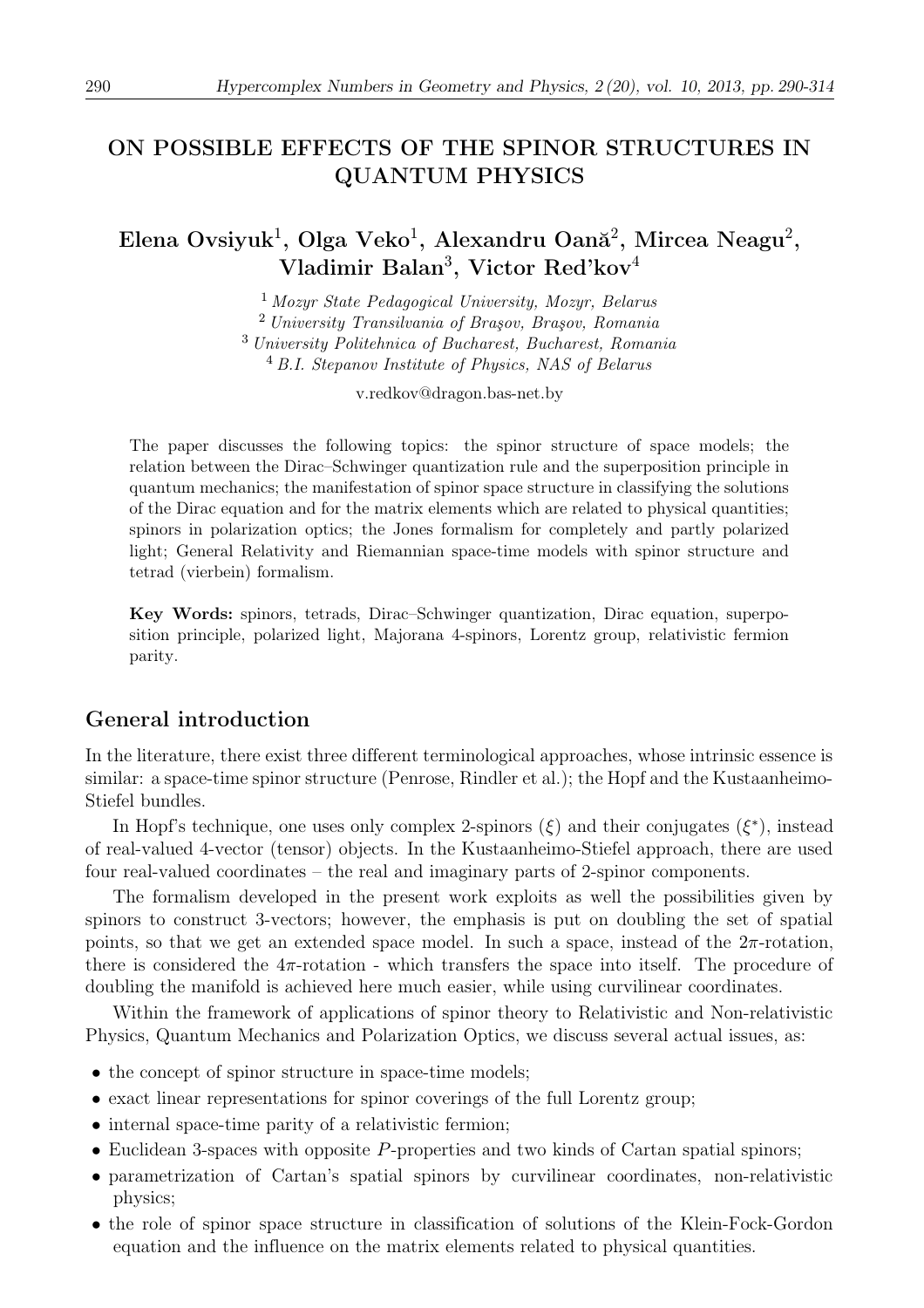# 1 Spin covering for the full Lorentz group  $L_{+-}^{\uparrow\downarrow}$  and the concept of relativistic fermion parity

To treat the problem of fermion parity, we will use 4-spinors instead of 2-spinors. Additional motivation for this approach is that among 4-spinors there exist real-valued ones – the so-called Majorana 4-spinors; moreover, in this way we will be able to describe discrete symmetries by linear transformations<sup>1</sup>.

The obtained results will provide the grounds for a new discussion of the old fermion parity problem of investigating possible linear single-valued representations of spinor coverings of the extended Lorentz group. It is shown that in the frame of this theory, P-parity and T-parity for a fermion do not exist as separate concepts; instead of these, only some unified concept of  $(PT)$ -parity can be described in a group-theoretical language.

We attach to the proper orthochronous Lorentz matrices

$$
L_a^{b}(k, k^*) = \bar{\delta}_c^{b}(-\delta_c^b k^n k_n^* + k_c k^{b*} + k_c^* k^b + i\epsilon_c^{bmn} k_m k_n^*),
$$
  

$$
L(k, k^*) = L(-k, -k^*)
$$
 (1.1)

two linear operations

$$
P: L_a^{(P)b} = +\bar{\delta}_a^b; \qquad +T: L_a^{(T)b} = -\bar{\delta}_a^b,
$$

where  $\bar{\delta}_a^b = \text{diag}(+1, -1, -1, -1)$ , of which one readily produces the full Lorentz group  $L_{+-}^{\uparrow\downarrow}$ . The commutation rules between  $L_a^b(k, k^*)$  and the discrete elements  $P, T$  are

$$
\bar{\delta}_a^b \ L_b^{\ c}(k, k^*) = L_a^{\ b}(\bar{k}^*, \bar{k}) \ \bar{\delta}_b^c \ . \tag{1.2}
$$

The group  $L_{+-}^{\uparrow\downarrow}$  has four types of vector representations:

$$
T_a{}^b(L) = f(L) L_a{}^b , \quad L \in L_{+-}^{\uparrow \downarrow} . \tag{1.3}
$$

namely

$$
f_1(L) = 1, \t f_2(L) = \det(L),
$$
  
\n
$$
f_3(L) = \text{sgn}(L_0^0), \t f_4(L) = \det(L) \text{sgn}(L_0^0).
$$
\n(1.4)

which have the explicit form

1: 
$$
T_1(L) = L
$$
  
\n $T_1(P) = +P$   
\n $T_1(T) = +T$   
\n3:  $T_3(L) = L$   
\n $T_3(P) = +P$   
\n $T_4(P) = -T$   
\n4:  $T_4(L) = L$   
\n $T_4(P) = -P$   
\n $T_4(P) = -P$   
\n $T_4(T) = +T$ . (1.5)

It should be emphasized that the above-described extension of the group  $L_a^b(k, k^*)$  by adding the two discrete operations P and T is not an extension of the spinor group  $SL(2,\mathbb{C})$ : actually this is just an expansion of the orthogonal group  $L_+^{\uparrow}$ . From the spinor point of view, the operations  $P$  and  $T$  are transformations which act on the space of 2-rank spinors, and not on the space of 1-rank spinors. Evidently, a more comprehensive study of  $P, T$ -symmetry can be done in the framework of first-rank spinors, when one extends the covering group  $SL(2,\mathbb{C})$  by adding spinor discrete operations.

<sup>&</sup>lt;sup>1</sup>Mainly, we will consider only the problem of accurate description of the single-valued representations of four different spinor groups, each of them covering the full Lorentz group  $L_{+-}^{\uparrow\downarrow}$ , including P and T-reflections.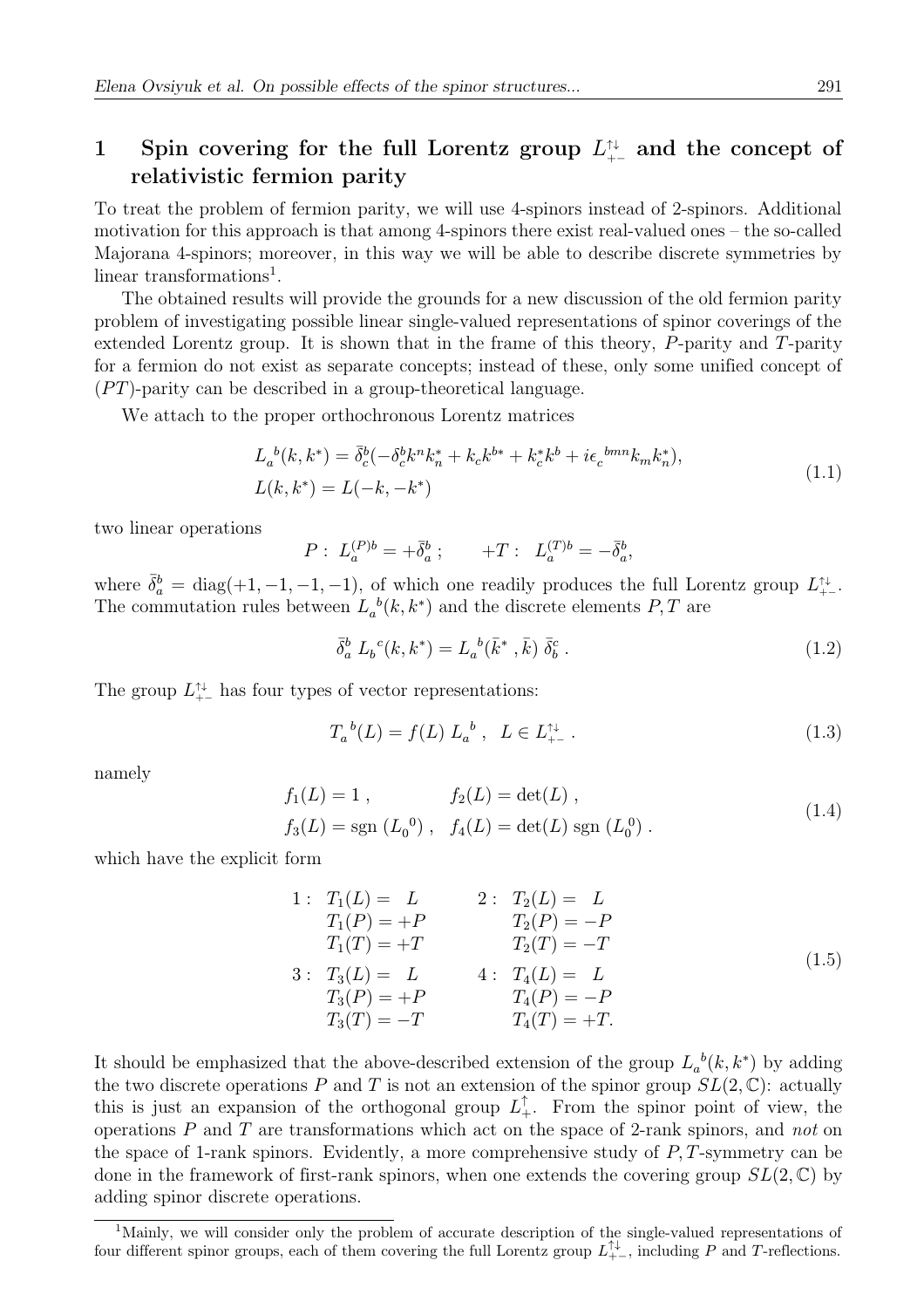Now we can start solving this task. A covering group for the total Lorentz group can be constructed by adding two specific  $4 \times 4$ -matrices to the known set of 4-spinor transformations of the group  $SL(2,\mathbb{C}),$ 

$$
S(k,\bar{k}^*) = \begin{pmatrix} B(k) & 0 \\ 0 & B(\bar{k}^*) \end{pmatrix} \in \widetilde{SL}(2,\mathbb{C}).
$$
 (1.6)

Those two new matrices are to be taken from the following

$$
M = \begin{pmatrix} 0 & I \\ I & 0 \end{pmatrix}, \quad M' = iM, \qquad N = \begin{pmatrix} 0 & -iI \\ +iI & 0 \end{pmatrix}, \quad'N = iN. \tag{1.7}
$$

Having added any two elements of the four ones, we provide the full extension of the group  $SL(2,\mathbb{C})$ , by means of two new operations only. Also, we note that since the group  $L(2,\mathbb{C})$ contains  $-I$ , the extension of the group by any two elements of  $\{-M, -M', -N, -N\}$ , leads to the same result. However, if one takes any other phase factor, different from  $+1, -1, +i, -i$ for  $M, M', N', N$ , then this will result in substantially new extended groups.

The multiplication table for these four discrete elements is

$$
M \begin{pmatrix} I & 0 \\ 0 & I \end{pmatrix} \begin{pmatrix} iI & 0 \\ 0 & iI \end{pmatrix} \begin{pmatrix} +iI & 0 \\ 0 & -iI \end{pmatrix} \begin{pmatrix} -I & 0 \\ 0 & +I \end{pmatrix}
$$
  
\n
$$
M' \begin{pmatrix} +iI & 0 \\ 0 & +iI \end{pmatrix} \begin{pmatrix} -I & 0 \\ 0 & -I \end{pmatrix} \begin{pmatrix} -I & 0 \\ 0 & +I \end{pmatrix} \begin{pmatrix} -iI & 0 \\ 0 & +iI \end{pmatrix}
$$
  
\n
$$
N \begin{pmatrix} -iI & 0 \\ 0 & +iI \end{pmatrix} \begin{pmatrix} +I & 0 \\ 0 & -I \end{pmatrix} \begin{pmatrix} +I & 0 \\ 0 & +I \end{pmatrix} \begin{pmatrix} +iI & 0 \\ 0 & +iI \end{pmatrix}
$$
  
\n
$$
{}'N \begin{pmatrix} +I & 0 \\ 0 & -I \end{pmatrix} \begin{pmatrix} +iI & 0 \\ 0 & -iI \end{pmatrix} \begin{pmatrix} +iI & 0 \\ 0 & +iI \end{pmatrix} \begin{pmatrix} -I & 0 \\ 0 & -I \end{pmatrix}
$$

Hence we obtain six covering groups,

$$
G_M = \{ S(k, \bar{k}^*) \oplus M \oplus M' \}, \qquad G_N = \{ S(k, \bar{k}^*) \oplus N \oplus N' \},
$$
  
\n
$$
G' = \{ S(k, \bar{k}^*) \oplus M' \oplus N \}, \qquad G' = \{ S(k, \bar{k}^*) \oplus N \oplus M \},
$$
  
\n
$$
G = \{ S(k, \bar{k}^*) \oplus M \oplus N \}, \qquad G' = \{ S(k, \bar{k}^*) \oplus M' \oplus N \},
$$
  
\n
$$
(1.9)
$$

with the corresponding multiplication tables

$$
G_M: M^2 = +I, M'^2 = -I, MM' = (M')M;\nG_N: N^2 = +I, Y^2 = -I, N'^2 = -I, M'(N) = ('N)N;\nG': M'^2 = -I, N^2 = +I, (M')N = -N(M');\nG: (N)^2 = -I, M^2 = +I, (N)M = -M('N);\nG: M^2 = +I, N^2 = +I, MM = -NM;\nG': (M')^2 = -I, N'^2 = -I, (M')(N) = -('N)(M'),
$$
\n(1.10)

and

$$
F S(k, \bar{k}^*) = S(\bar{k}^*, k) F , F \in \{M, M', N', N\} .
$$
 (1.11)

One can notice that the multiplication lows for the groups  $G_M$  and  $G_N$  happen to coincide; the same happens for G' and 'G. This implies that the groups  $G_M$  and  $G_N$  (and respectively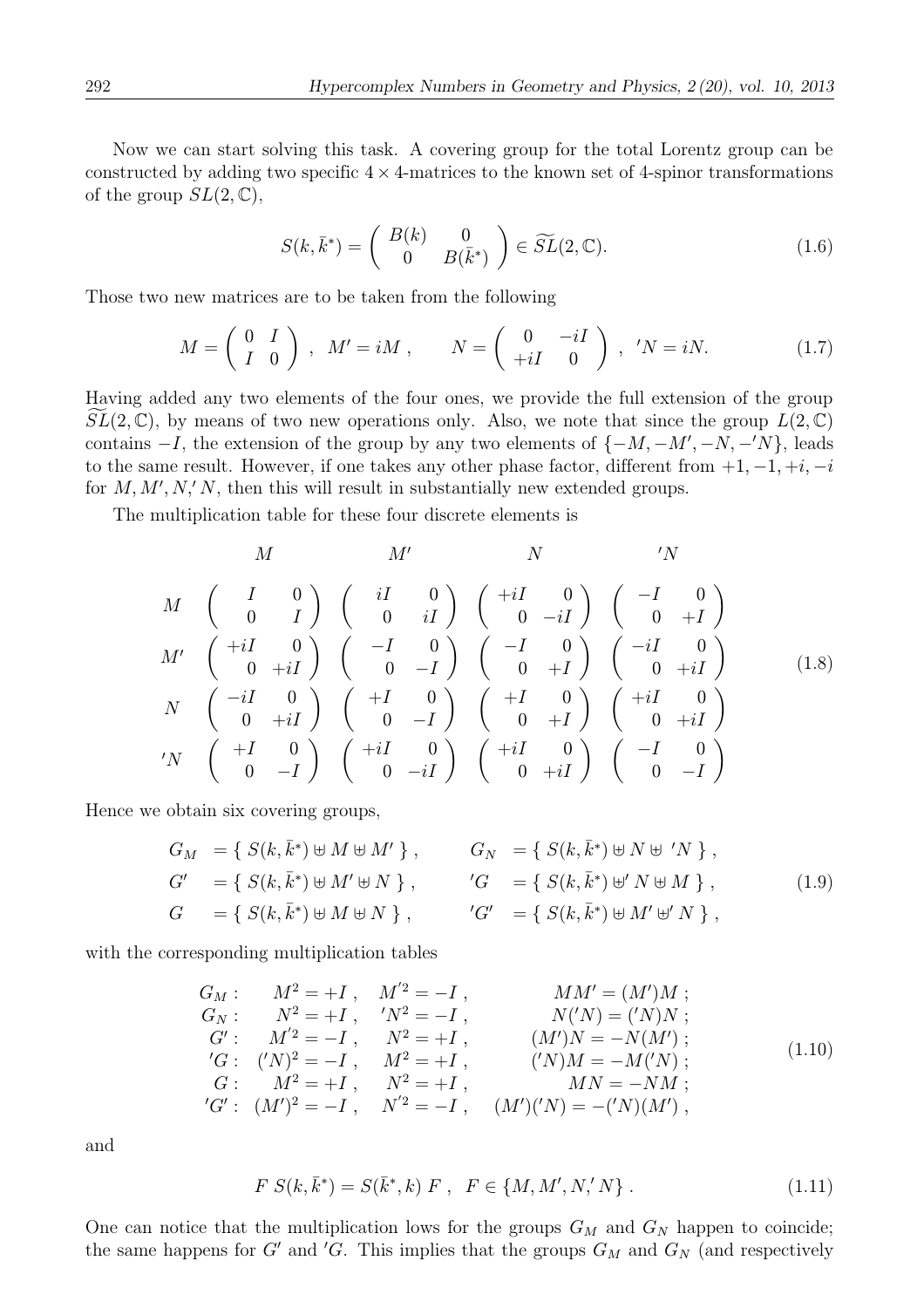$G'$  and 'G) represent the same abstract group. Indeed, it is readily verified that  $G_M$  and  $G_N$ (and, also,  $G'$  and  $'G$ ), can be transformed into each other by a similarity transformation:

$$
G_N = A G_M A^{-1} : A S(k, \bar{k}^*) = S(\bar{k}^*, k) A ,
$$
  
\n
$$
A M A^{-1} = +N , A M' A^{-1} = +'N ,
$$
  
\n
$$
A = \text{const} \cdot \begin{pmatrix} -iI & 0 \\ 0 & +I \end{pmatrix} ;
$$
  
\n
$$
G = A G' A^{-1} : A S(k, \bar{k}^*) = S(\bar{k}^*, k) A ,
$$
  
\n
$$
A M' A^{-1} = +'N , A N A^{-1} = -M ,
$$
  
\n
$$
A = \text{const} \cdot \begin{pmatrix} -iI & 0 \\ 0 & +I \end{pmatrix} .
$$
\n(1.13)

In other words, we define here only four different covering groups. Since in literature all the six variants are discussed, we shall accordingly trace all of them.

### 1.2. Representations of the extended spinor groups

We shall construct now the exact linear representations of the groups  $G_M$ ,  $G_N$ ,  $G'$ ,  $'G$ ,  $G'$ ,  $'G'$ . It suffices to consider in detail only one group; for convenience, let this be  $G_M$ . Its multiplication table is

$$
M^{2} = -I, M'^{2} = -I, M M' = M M,
$$
  
\n
$$
F S(k, \bar{k}^{*}) = S(\bar{k}^{*}, k) F, (F = M, M'),
$$
  
\n
$$
(k_{1}, \bar{k}_{1}^{*})(k_{2}, \bar{k}_{2}^{*}) = (\langle k_{1}, k_{2} \rangle, \langle k_{1}, \bar{k}_{2}^{*} \rangle).
$$
\n(1.14)

where the symbol  $\langle , \rangle$  stands for the known multiplication rule in the group  $SL(2, \mathbb{C})$ :

$$
\langle k_1, k_2 \rangle = (k_1^0 k_2^0 + \vec{k}_1 \vec{k}_2; \ \vec{k}_1 k_2^0 + k_2^0 \vec{k}_1 + i[\vec{k}_1 \vec{k}_2]). \tag{1.15}
$$

Let us look for solution of the problem  $g \longrightarrow T(g)$  in the form

$$
T(g) = f(g) g , \t g \in G_M , \t f(g_1) \cdot f(g_2) = f(g_1 \cdot g_2) \t (1.16)
$$

where  $f(g)$  is a numerical function on the group  $G_M$ . Substitution (1.16) into (1.14) yields

$$
[f(M)]^2 = f(I), \qquad [f(M')]^2 = f(-I), \qquad f(S(k, \bar{k}^*)) = f(S(\bar{k}^*, k)),
$$
  

$$
f(S(k_1, \vec{k}_1^*)) f(S(k_2), \vec{k}_2^*)) = f(S( , <\vec{k}_1^*, \vec{k}_2^*)).
$$
 (1.17)

There exist four different such functions  $f_i$ , described by:

G<sup>M</sup> f1(g) = f2(g) = f3(g) = f4(g) = S(k, ˉ k∗) +1 +1 +1 +1 M +1 −1 +1 −1 M<sup>0</sup> +1 −1 −1 +1, (1.18)

which provide four representations  $T_i(g)$  of the group  $G_M$ .

In the same manner, one can construct the analogous representation  $T_i(g)$  of the remaining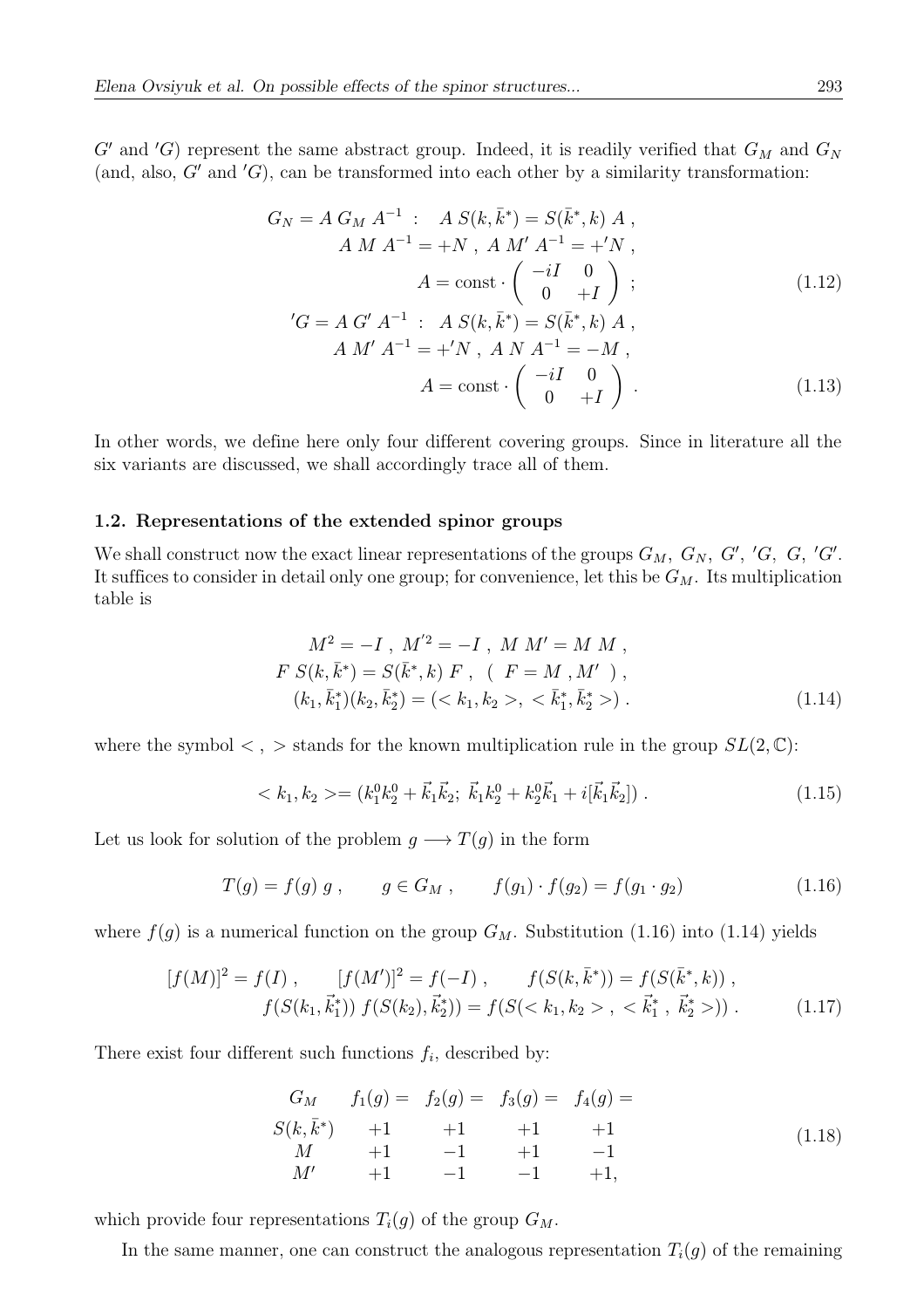|       | $\mathfrak{g}$         |                        |                   | $T_1(g)$ $T_2(g)$ $T_3(g)$                                                                           | $T_4(g)$                 |        |
|-------|------------------------|------------------------|-------------------|------------------------------------------------------------------------------------------------------|--------------------------|--------|
| $G_M$ | $S(k, k^*)$<br>M<br>M' |                        | $+M$ $-M$         | $S(k, \bar{k}^*)$ $S(k, \bar{k}^*)$ $S(k, \bar{k}^*)$ $S(k, \bar{k}^*)$<br>$+M$<br>$+M'$ $-M'$ $-M'$ | $-M$<br>$+M'$            |        |
| $G_N$ | N<br>'N                | $+^{\prime}N$          | $+N$ $-N$<br>$-N$ | $+N$ $-N$<br>$-N$                                                                                    | $+^{\prime}N$            |        |
| G'    | M'<br>$\mathcal N$     | $+M'$<br>$+N$          | $-M'$<br>$-N$     | $+M'$<br>$-N$                                                                                        | $-M'$<br>$+N$            | (1.19) |
| 'G    | 'N<br>M                | $+^{\prime}N$<br>$+M$  | $-N$<br>$-M$      | $+^{\prime}N$<br>$-M$                                                                                | $-{}'N$<br>$+M$          |        |
| G     | M<br>$\mathcal N$      | $+M$<br>$+N$           | $-M$<br>$-N$      | $+M$<br>$+N$                                                                                         | $-M$<br>$-N$             |        |
| 'G'   | M'<br>'N               | $+M'$<br>$+^{\prime}N$ | $-M'$<br>$-{}'N$  | $+M'$<br>$-N$                                                                                        | $-M'$<br>$+{}^{\prime}N$ |        |

five groups. All these are described by the following table

For each of these groups, one can ask whether the four representations  $T_i(g)$  are equivalent, or not. With the help of the relations

$$
F = const \begin{pmatrix} -I & 0 \\ 0 & +I \end{pmatrix}, \quad F S(k, \bar{k}^*) F^{-1} = S(k, \bar{k}^*) ,
$$
  
\n
$$
F M F^{-1} = -M , \quad F M' F^{-1} = -M' F ,
$$
  
\n
$$
N F^{-1} = -N , \quad F' N F^{-1} = -'N ,
$$
\n(1.20)

it is easily follows that the type  $T_2(g)$  is equivalent to the type  $T_1(g)$ , as well,  $T_4(g)$  is equivalent to  $T_3(g)$ :

$$
T_2(g) = F T_1(g) F^{-1} , \qquad T_4(g) = F T_3(g) F^{-1} . \qquad (1.21)
$$

Summarizing, we have got to the following: for each of the six groups, only two non-equivalent representations  $g \to T(g) = f(g) g$  are possible:

$$
T_1(g) \sim T_2(g) , \qquad T_3(g) \sim T_4(g) . \tag{1.22}
$$

Evidently, this result does not depend on the explicit realization of the discrete spinor transformations.

The above study of the exact linear representations of the extended spinor groups leads to a new concept of a space-time intrinsic parity of a fermion. In group-theoretical terms P-parity and T-parity do not have any sense, instead only their joint characteristic, that might be called  $(PT)$ -parity, can be defined in the group-theoretic framework.

# 1.3. Representations of the coverings for partly extended groups  $L_{+-}^{\uparrow}$  and  $L_{+}^{\uparrow\downarrow}$

Now we are going to consider the problem of linear representations of the spinor groups that cover the partly extended Lorentz groups  $L_{+-}^{\uparrow}$  and  $L_{+-}^{\uparrow\downarrow}$  (improper orthochronous and proper non-orthochronous, respectively). Such groups can be constructed by adding any matrix from  ${M, M', N', N}.$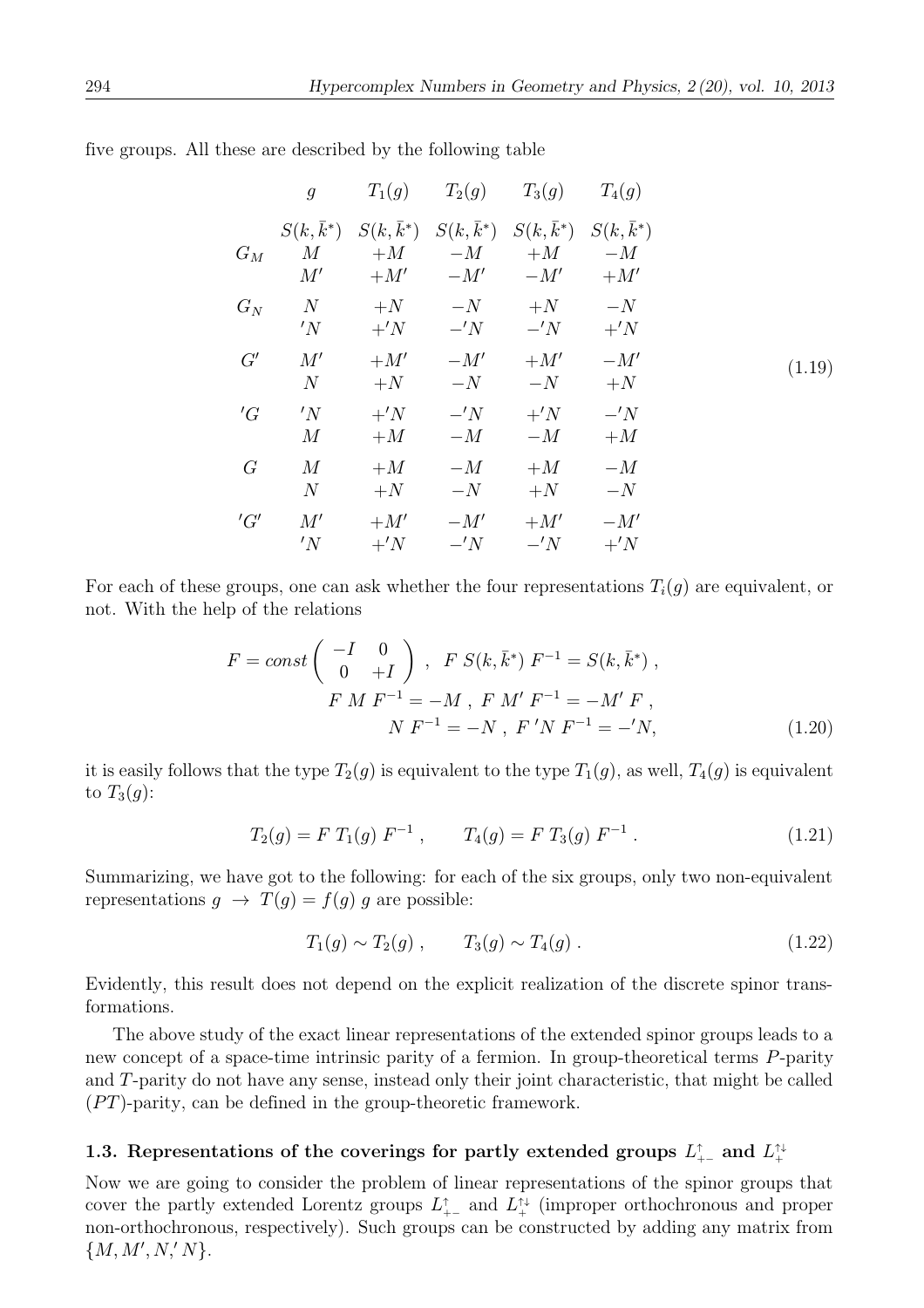The case of the orthogonal group  $L_{+-}^{\uparrow}$  leads to

$$
T_1 = T_3; \quad L \Longrightarrow L = \left(\text{sgn } L_0^0\right) L \quad , \tag{1.23}
$$

$$
T_2 = T_4; \quad L \Longrightarrow L = (\det L)L = (\det L)(\text{sgn } L_0^0) L \,, \tag{1.24}
$$

and the case of the group  $L^{\uparrow\downarrow}$  looks as

$$
T_1 = T_4 ; \quad L \Longrightarrow L = (\det L)(\text{sgn } L_0^0) \ L , \tag{1.25}
$$

$$
T_2 = T_3 \, ; \quad L \Longrightarrow \, L = (\det L) \, L = (sgn \, L_0^0) \, L \, . \tag{1.26}
$$

With the use of one additional discrete operation, one can determine four extended spinor groups:

$$
\widetilde{SL}(2,\mathbb{C})_M = \{ S(k,\bar{k}^*) \oplus M \} \text{ and so on }.
$$
 (1.27)

We conclude that the extended groups  $\widetilde{SL}(2,\mathbb{C})_M$ ,  $\widetilde{SL}(2,\mathbb{C})_N$  turn out to be isomorphic. Analogously,  $SL(2,\mathbb{C})_{M'}$  is isomorphic to  $SL(2,\mathbb{C})_{N}$ . Each of them covers both  $L^{\uparrow\downarrow}_{+}$  and  $L^{\uparrow}_{+-}$ :

$$
\widetilde{SL}(2,\mathbb{C})_M \sim \widetilde{SL}(2,\mathbb{C})_N \ , \ \widetilde{SL}(2,\mathbb{C})_{M'} \sim \widetilde{SL}(2,\mathbb{C})_{N} . \tag{1.28}
$$

Now, we shall list the simplest representations of these groups. The obtained result is as follows: all the representations  $T_i(g)$  from above, while confining them to sub-groups  $SL(2,\mathbb{C})_{M(N)}$  and  $SL(2,\mathbb{C})_{M',(N)}$ , lead to representations changing into each other by a similarity transformation. In other words, in fact there exists only one representation of these partly extended spinor groups. This may be understood as the impossibility to determine any group-theoretical parity concept  $(P \text{ or } T)$  within the limits of partly extended spinor groups.

#### 1.4. On reducing spinor groups to a real form

Till now we have considered all the spinor groups  $G_M \sim G_N$ ,  $G' \sim' G$ ,  $G$ ,  $'G'$  as possible group covering candidates to for the full Lorentz group  $L_{+-}^{\uparrow\downarrow}$ . It is desirable to formulate some extra arguments in order to choose only one spinor group as a natural (physical) covering.

Note that in the bispinor space a special basis can be found using the bispinor wave function

$$
\Phi_M(x) = \varphi(x) + i\xi(x) , \qquad (1.29)
$$

which transforms under the action of the group  $SL(2,\mathbb{C})$  by means of real  $(4 \times 4)$ -matrices. Therefore, the real 4-spinors  $\varphi(x)$  and  $\xi(x)$ , constituents of the complex-valued  $\Phi_M(x)$ , transform as independent irreducible representations. In physical context of real Majorana fermions, this reads as a group-theoretical permission to exist. But these arguments have been based only on continuous  $SL(2,\mathbb{C})$ -transformations, while the idea is to extend them on discrete operations too. So we must find the answer to the question of which of the extended spinor groups can be reduced to a real form. With this goal in mind, we write down the bispinor matrix a the form that does not depend on the randomly chosen basis<sup>2</sup>:

$$
S = \frac{1}{2}(k_0 + k_0^*) + \frac{1}{2}(k_0 - k_0^*)\gamma^5 + (k_1 + k_1^*)\sigma^{01} + (k_1 - k_1^*)i\sigma^{23} + (k_2 + k_2^*)\sigma^{02} + (k_2 - k_2^*)i\sigma^{31} + (k_3 + k_3^*)\sigma^{03} + (k_3 - k_3^*)i\sigma^{13}.
$$
 (1.30)

Any Majorana basis satisfies the relations

$$
(\gamma_M^a)^* = -\gamma_M^a \ , \ (\gamma_M^5)^* = -\gamma_M^5 \ , \ (\sigma_M^{ab})^* = \sigma_M^{ab} \Longrightarrow S^* = S \ . \tag{1.31}
$$

<sup>&</sup>lt;sup>2</sup>We employed above the Weyl basis.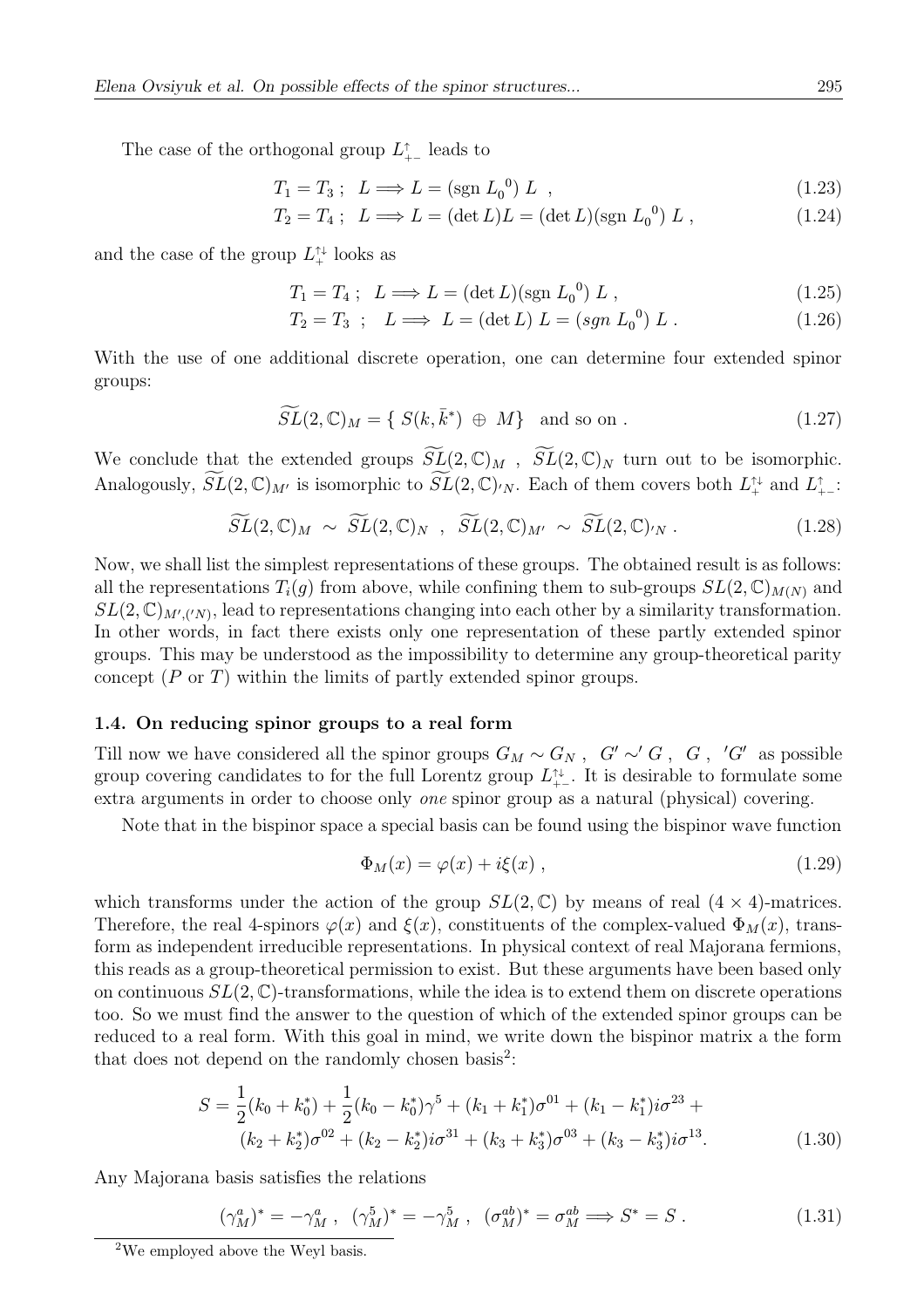It remains to write down all the used discrete operations  $M, M'N, N'$  in terms of Dirac matrices:

$$
M = +\gamma^{0}, \qquad M' = +i\,\gamma^{0}, \qquad N = +i\,\gamma^{5}\,\gamma^{0}, \qquad'N = -\gamma^{5}\,\gamma^{0}.
$$
 (1.32)

In Majorana frames, the discrete operations obey the following properties

$$
S^* = S \ , \ M^* = -M \ , \ (M')^* = +M' \ , \ N^* = -N \ , \ (^{\prime}N)^* = +^{\prime}N. \tag{1.33}
$$

Thus, the six spinor groups behave under complex conjugation as indicated below

$$
G_M \t G_N \t G' \t G' \t G \t G'
$$
  
\n
$$
S^* = S \t S^* = S \t S^* = S \t S^* = S \t S^* = S \t S^* = S
$$
  
\n
$$
M^* = -M \t N^* = -N \t M'^* = +M' \t N^* = +'N \t M^* = -M \t M'^* = +M
$$
  
\n
$$
(M')^* = M' \t N^* = +'N \t N^* = -N \t M^* = -M \t N^* = -N \t M^* ='M
$$
  
\n(1.34)

Only the group  $'G'$  can be reduced to a real-valued form, and only this group allows real-valued spinor representations, namely the Majorana fermions<sup>3</sup>.

### Conclusion

The problem of fermion parity is considered on the base of investigating possible single-valued representations of spinor coverings of the extended Lorentz group. It is shown that in the frame of this theory, there do not exist – as separate concepts –  $P$ -parity and  $T$ -parity for a fermion; instead of this, only some unified concept of  $(PT)$ -parity can be determined in group-theoretical terms. Apparently, physics with spinor group significantly differs from the one based on the orthogonal group  $L_{++}^{\uparrow\downarrow}$ , and only experiment can decide on this problem. It is needless to say that this task cannot be solved without a thorough theoretical analysis of possible experimental verifications, in both orthogonal and spinor approaches.

## 2 Geometry of 3-spaces with spinor structure

Our special approach to examine the spinor structure of 3-space is based on the concept of spatial spinor, defined through taking the "square root" of a real-valued 3-vector. Two sorts of spatial spinors, according to the P-orientation of an initial 3-space, are introduced: propervector or pseudo-vector ones. These spinors,  $\eta$  and  $\xi$ , turn out to be different functions of Cartesian coordinates. To have a spinor space model, one has to use a doubling vector space  $\{ (x_1, x_2, x_3) \otimes (x_1, x_2, x_3)' \}$ . The information which is reachable here in the first place concerns non-relativistic physics in the frames of ideas on spinor space structure.

Spinor functions are in one-to-one correspondence with coordinates  $x_i \oplus x'_i$ , with the whole axis

$$
(0,0,x_3)\oplus (0,0,x_3)'
$$

removed; they exhibit an exponential discontinuity. Due to this reason, we shall consider the properties of spinor fields  $\xi(x_i \oplus x'_i)$  and  $\eta(x_i \oplus x'_i)$  in terms of continuity with respect to geometrical directions in the neighborhood of every point. This points out the possible fruitful geometrization within the Finslerian framework.

We shall further examine two sorts of spatial spinors, with the use of: cylindrical parabolic, spherical and parabolic coordinates. Transition from vector to spinor models is achieved by doubling the parameterizing domain  $G(y_1, y_2, y_3) \implies \tilde{G}(y_1, y_2, y_3)$  with new identification rules on the boundaries. The differential equations satisfied by spatial spinor fields have been explicitly constructed. The use of curvilinear coordinates makes it easier to extend the formalism to curved (pseudo-Riemannian) models.

<sup>&</sup>lt;sup>3</sup>This variant coincides with the known in the literature Racah group.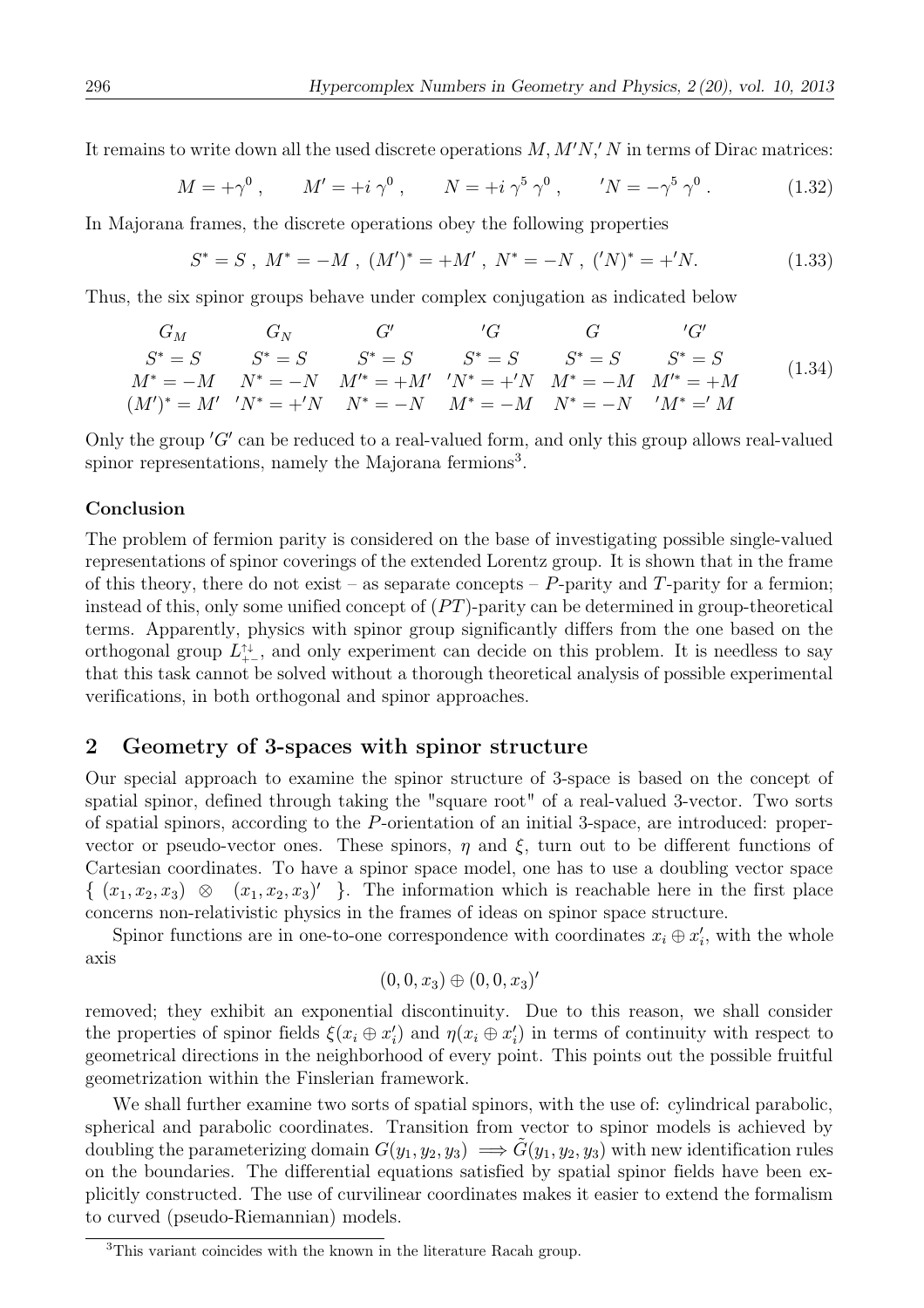### 2.1. Two sorts of spatial spinors

We will start with the well-known Cartan's classification of 2-spinors with respect to the spinor P-reflection:

$$
\widetilde{SU}(2) = \left\{ g \in SU(2) \oplus J = \left( \begin{array}{cc} i & 0 \\ 0 & i \end{array} \right) \middle| \det g = +1, \det J = -1 \right\},\tag{2.1}
$$

which provides 2-component spinors of two sorts  $T_A$ :

$$
T_1: T_1(g) = g, T_1(J) = +J, \qquad T_2: T_2(g) = g, T_2(J) = -J.
$$
 (2.2)

There exist two ways to construct 3-vectors (complex-valued, in general) in terms of these 2-spinors:

1. 
$$
(\xi \otimes \xi^*) = a + a_j \sigma^j
$$
,  $a = \sqrt{a_j a_j}$ , pseudo-vector ; (2.3)

$$
2. \quad (\eta \otimes \eta) = (c_j + i b_j) \sigma^j \quad \text{vector} \tag{2.4}
$$

According to the way of taking the square root of the three real numbers – components of a 3-vector  $(x_i)$ , one obtains two different spatial spinors

$$
\xi \iff a_j \; , \qquad \eta \iff c_j \text{ or } (b_j) \; . \tag{2.5}
$$

### 2.2. The pseudo-vector space  $\Pi_3$  and the spatial spinor  $\xi$

This spinor model is based on the mapping

$$
\Pi_3 \Longrightarrow (a_1, a_2, a_3) \oplus (a_1, a_2, a_3)'
$$
  

$$
\xi = \left(\frac{\sqrt{a + a_3}e^{-i\gamma/2}}{\sqrt{a - a_3}e^{+i\gamma/2}}\right), e^{i\gamma} = \frac{a_1 + ia_2}{\sqrt{a_1^2 + a_2^2}}.
$$
 (2.6)

It should be noted that in describing  $\Pi_0^+$  and  $\Pi_0^-$  there arise peculiarities: at the whole axis  $a_3$ , the relations contain the ambiguity  $(0 + i0)/0$  (and the expressions for  $\xi$  will contain a mute angle variable  $\Gamma : \gamma \to \Gamma$ )

$$
\Pi_0^+ : \xi_0^+ = \begin{pmatrix} \sqrt{2a_3} \, e^{-i\Gamma/2} \\ 0 \end{pmatrix}, \qquad \Pi_0^- : \xi_0^- = \begin{pmatrix} 0 \\ \sqrt{-2a_3} \, e^{+i\Gamma/2} \end{pmatrix},
$$
  

$$
e^{i\Gamma} = \lim_{a_1, a_2 \to 0} \frac{a_1 + ia_2}{\sqrt{a_1^2 + a_2^2}}, \qquad a_3 = 0, \xi = \begin{pmatrix} \sqrt{a_1^2 + a_2^2} \, e^{-i\gamma/2} \\ \sqrt{a_1^2 + a_2^2} \, e^{+i\gamma/2} \end{pmatrix}.
$$
 (2.7)

## 2.3. The proper vector space  $E_3$  and the spinor  $\tilde{E}_3$

This type of spatial spinor is based on the map

$$
(\eta \otimes \eta) = (c_j + i b_j)\sigma^j . \qquad (2.8)
$$

The vector  $\vec{b}$  covers the upper half-space  $E_3^+$  twice; the spinor  $\eta^+$  is given by

$$
\eta^+ = \begin{pmatrix} \sqrt{b - (b_1^2 + b_2^2)^{1/2}} e^{-i\gamma/2} \\ \sqrt{b - (b_1^2 + b_2^2)^{1/2}} e^{+i\gamma/2} \end{pmatrix} , \qquad e^{i\gamma} = \frac{b_1 + ib_2}{\sqrt{b_1^2 + b_2^2}} . \tag{2.9}
$$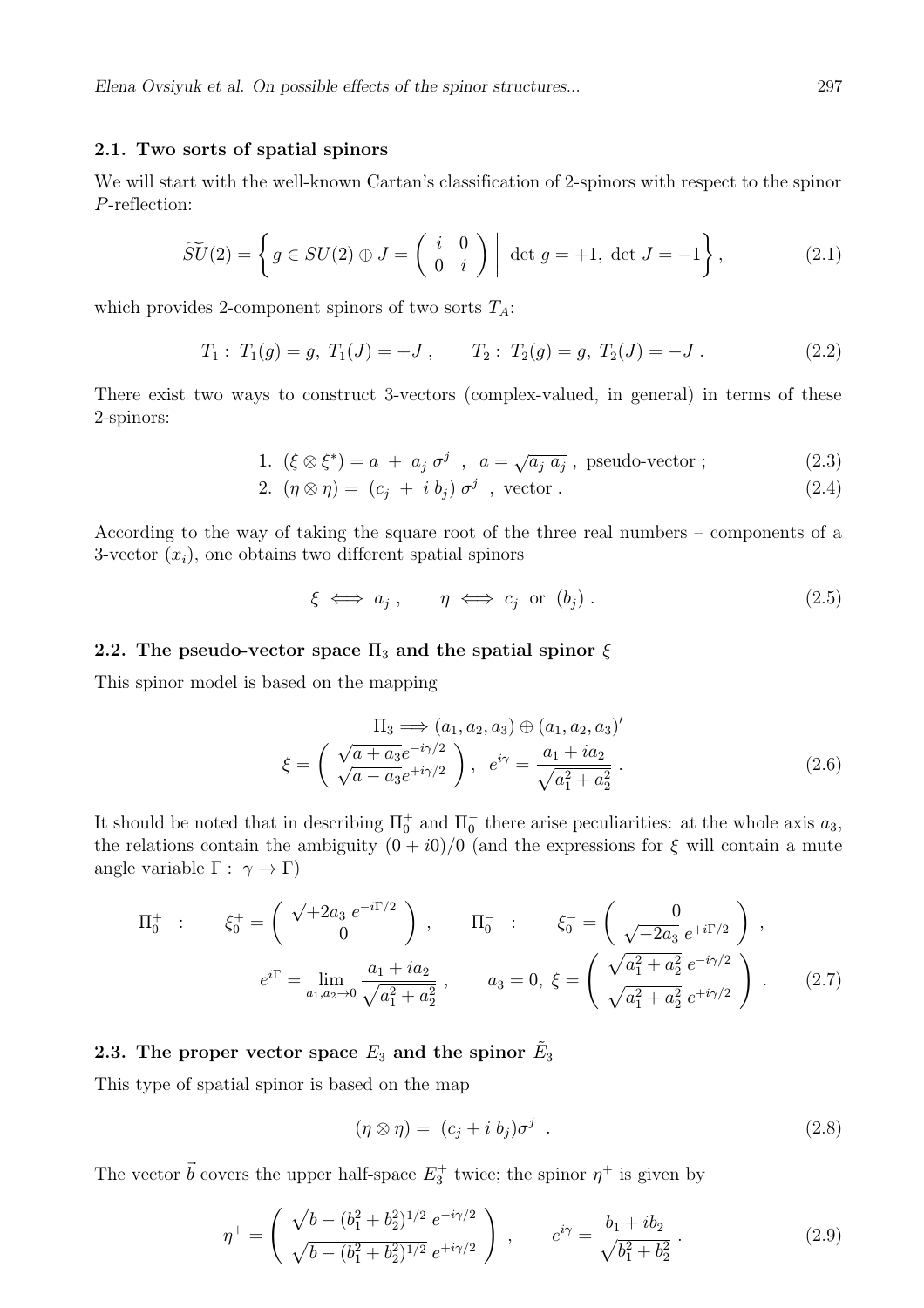The vector  $\vec{b}$  covers a down half-space  $E_3^-$  twice; the spinor  $\eta^-$  is

$$
\eta^{-} = \begin{pmatrix} \sqrt{b - (b_1^2 + b_2^2)^{1/2}} & \left[ -\sqrt{\frac{b_1 + ib_2}{(b_1^2 + b_2^2)^{1/2}}} \right]^* \\ \sqrt{b + (b_1^2 + b_2^2)^{1/2}} & \left[ +\sqrt{\frac{b_1 + ib_2}{(b_1^2 + b_2^2)^{1/2}}} \right] \end{pmatrix} . \tag{2.10}
$$

The spinor field  $\eta$  is continuous in the plane  $b_3 = 0$ :

$$
\eta^{+\cap -} = \left(\begin{array}{c} 0\\ \sqrt{2(b_1 + i b_2)} \end{array}\right). \tag{2.11}
$$

## 2.4. The spatial spinor  $\xi_{a_3}(a_1 + i a_2)$  and Cauchy-Riemann analiticity

It is natural to regard the components of spinor  $\xi = \xi(a_i)$  as complex-valued functions of  $z = a_1 + ia_2$  and of a real-valued function  $a_3$ :

$$
\xi^1 = U^1 + iV^1 \ , \ \xi^2 = U^2 + iV^2 \ . \tag{2.12}
$$

We obtain the modified Cauchy-Riemann relations

$$
\frac{\partial U^1}{\partial a_1} - \frac{\partial V^1}{\partial a_2} = \frac{1}{2} (a_1 \cos \frac{\gamma}{2} + a_2 \sin \frac{\gamma}{2}) \left[ \frac{1}{a\sqrt{a+a_3}} + \frac{\sqrt{a+a_3}}{\rho^2} \right],
$$
  
\n
$$
\frac{\partial U^1}{\partial a_2} + \frac{\partial V^1}{\partial a_1} = \frac{1}{2} (a_2 \cos \frac{\gamma}{2} - a_1 \sin \frac{\gamma}{2}) \left[ \frac{1}{a\sqrt{a+a_3}} + \frac{\sqrt{a+a_3}}{\rho^2} \right],
$$
  
\n
$$
\frac{\partial U^2}{\partial a_1} - \frac{\partial V^2}{\partial a_2} = \frac{1}{2} (a_1 \cos \frac{\gamma}{2} - a_2 \sin \frac{\gamma}{2}) \left[ \frac{1}{a\sqrt{a-a_3}} - \frac{\sqrt{a-a_3}}{\rho^2} \right],
$$
  
\n
$$
\frac{\partial U^2}{\partial a_2} + \frac{\partial V^2}{\partial a_1} = \frac{1}{2} (a_2 \cos \frac{\gamma}{2} + a_1 \sin \frac{\gamma}{2}) \left[ \frac{1}{a\sqrt{a-a_3}} - \frac{\sqrt{a-a_3}}{\rho^2} \right].
$$
\n(2.13)

For  $\rho \to \infty$ , the Cauchy-Riemann conditions still hold true.

A special note should be given to the behavior of the spinor field  $\xi^i$  along the half-plane  ${a_1 \geq 0, a_2 = 0}^{a_3}$ . Here the spinor  $\xi$  is not a single-valued function of spatial points of the vector space  $Pi_3$  because its values depend on the direction from which one approaches those points.

## 2.5. Calculating  $\nabla \xi$  and  $\nabla_{\vec{n}} \xi$ . The differential equation

The spinor exhibit continuity properties. In order to point them out, let us calculate first the 2-gradient along an arbitrary direction

$$
\nabla \xi = \left(\frac{\partial}{\partial a_1} \xi \,, \, \frac{\partial}{\partial a_2} \xi\right), \qquad \nabla_{\vec{n}} \xi = \left(\vec{n} \,\nabla \xi\right) \tag{2.14}
$$

in the neighborhood of an arbitrary point<sup>4</sup>:

$$
\nabla_{\vec{n}} \xi^{1} = \frac{1}{2} \left[ \frac{(\vec{n} \; \vec{a})}{a(a+a_{3})} + i \frac{\vec{n} \times \vec{a}}{\rho^{2}} \right] \xi^{1},
$$
  
\n
$$
\nabla_{\vec{n}} \xi^{2} = \frac{1}{2} \left[ \frac{(\vec{n} \; \vec{a})}{a(a-a_{3})} - i \frac{\vec{n} \times \vec{a}}{\rho^{2}} \right] \xi^{2}.
$$
\n(2.15)

This can be considered as a basic equation that prescribes the explicit form of the spinor  $\xi(\vec{a})$ . This understanding seems to be interesting, since it allows the existing of a mathematical potential.

<sup>&</sup>lt;sup>4</sup>we use the notation  $\vec{n}\vec{a} = n_1a_1 + n_2a_2, \vec{n} \times \vec{a} = n_1a_2 - n_2a_1.$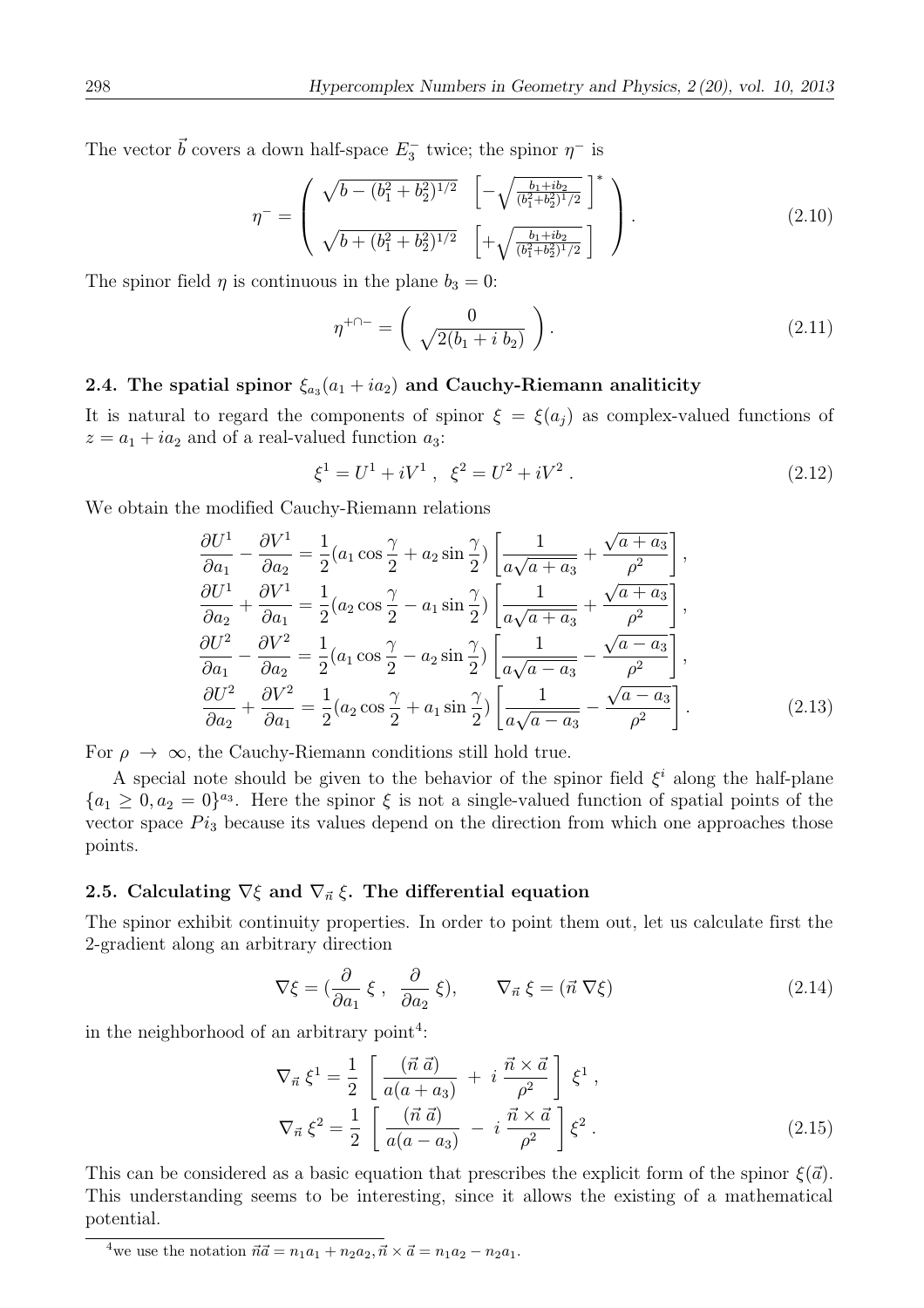#### 2.6. Spinor  $\eta$  and its differential equation

Similar things can be done for other spatial spinors. Again, we derive the differential equations for a spatial spinor of that type

$$
\nabla_{\vec{n}} \eta^1 = \frac{1}{2\rho} \left[ -\frac{1}{b} (\vec{n} \ \vec{b}) + \frac{i}{\rho} (\vec{n} \times \vec{b}) \right] \eta^1 ,
$$
  

$$
\nabla_{\vec{n}} \eta^2 = \frac{1}{2\rho} \left[ +\frac{1}{b} (\vec{n} \ \vec{b}) - \frac{i}{\rho} (\vec{n} \times \vec{b}) \right] \eta^2 .
$$
 (2.16)

#### 2.7. Comparison of the models  $\xi$  and  $\eta$

We shall further describe several qualitative distinctions between the spinor models  $\xi$  and  $\eta$ . The two models of spinor spaces relative to the P-orientation rely on the different mappings  $\xi$  and  $\eta$  defined over the same extended domain  $\tilde{G}(y_i)$ . The natural question is: how do these two maps relate? An answer can be found by comparing the derived formulas for  $\xi$  and  $\eta$ .

One answer emerges straightforward:

$$
\eta = \frac{1}{\sqrt{2}} (\xi - i \sigma^2 \xi^*) \qquad \text{or inverse} \qquad \xi = \frac{1}{\sqrt{2}} (\eta - i \sigma^2 \eta^*) \,. \tag{2.17}
$$

An issue which needs special attention is the fact that complex conjugation enters these relations explicitly, fact which correlates to the change in orientation properties of the models.

We have seen that the description of differently P-oriented geometries in terms of spinor fields  $\eta$  and  $\xi$  has made hardly noticeable the distinction between these two geometries - much more apparent and intuitively appreciable as connected with different types of spatial geometry.

### 2.8. Spinors  $\xi$  and  $\eta$  in cylindrical parabolic coordinates

This coordinate system in the vector  $E_3$ -space is defined by

$$
x_{1} = \frac{y_{1}^{2} - y_{2}^{2}}{2} , x_{2} = y_{1} y_{2} , x_{3} = y_{3} ,
$$
  
\n
$$
y_{2} \in [0, +\infty) , y_{1}, y_{3} \in (-\infty, +\infty) .
$$
  
\n(2.18)

Fig. 1. Parabolic cylindrical coordinates

where the identified points on the boundary are connected by lines, and the domain  $G(y_1, y_2)^{y_3}$ (at arbitrary  $y_3$ ) ranging in the half-plane  $(y_1, y_2)$  covers the whole vector plane  $(x_1, x_2)^{x_3}$ .

The spinor  $\xi$  of the pseudo-vector  $\Pi_3$ -model is given by

$$
\xi = \left( \frac{\sqrt{(y_3^2 + (y_1^2 + y_2^2)^2/4)^{1/2} + y_3} e^{-i\gamma/2}}{\sqrt{(y_3^2 + (y_1^2 + y_2^2)^2/4)^{1/2} - y_3} e^{+i\gamma/2}} \right), e^{i\gamma/2} = \frac{y_1 + iy_2}{\sqrt{y_1^2 + y_2^2}},
$$
(2.19)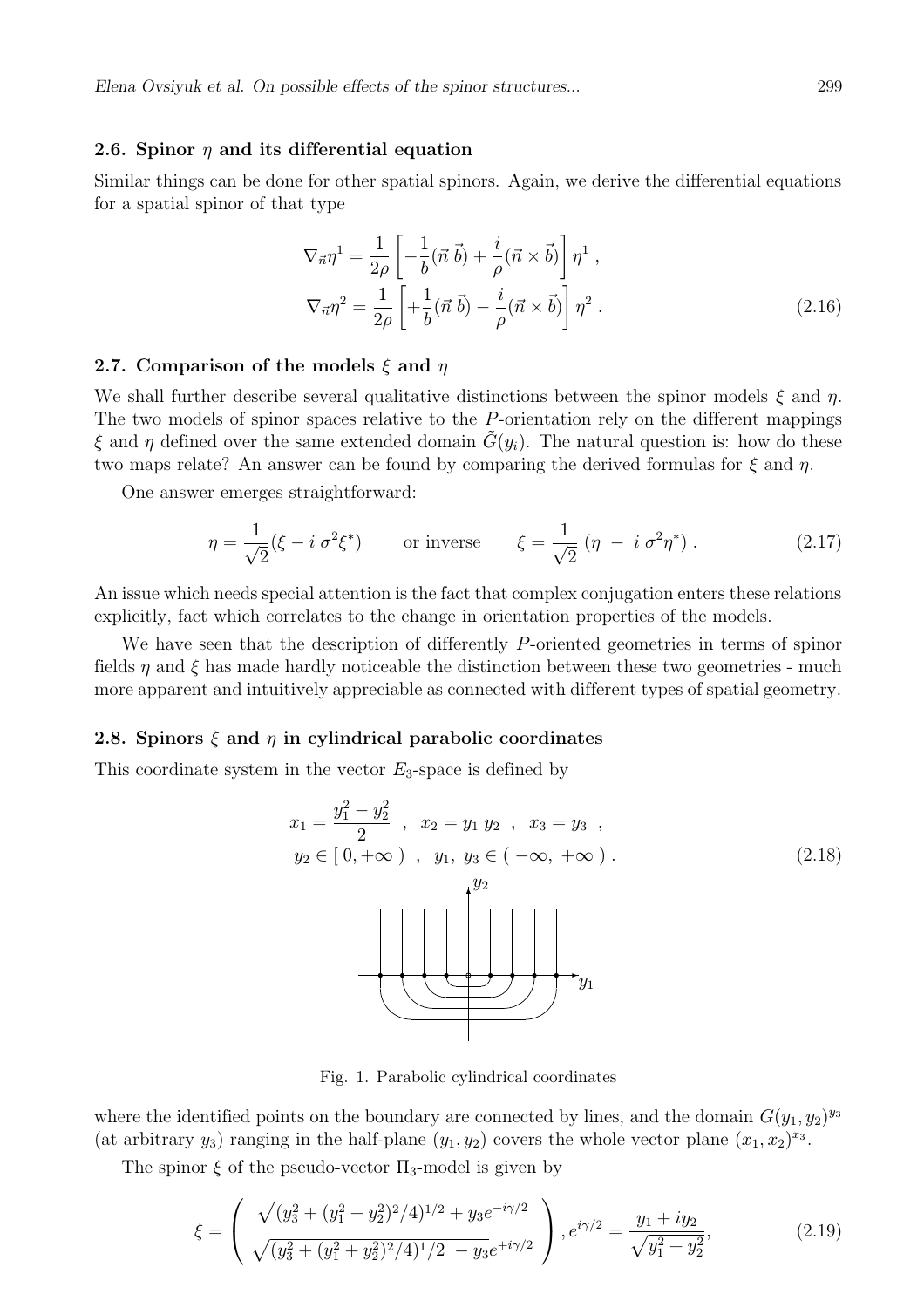the factor  $e^{i\gamma/2}$  runs through the upper complex half-plane in the case of vector space. At the  $x_3$ -axis, we have:

$$
\xi_0^+ = \sqrt{+2y_3} \begin{pmatrix} e^{-i\Gamma/2} \\ 0 \end{pmatrix}, \qquad \xi_0^- = \sqrt{-2y_3} \begin{pmatrix} 0 \\ e^{+i\Gamma/2} \end{pmatrix}, \tag{2.20}
$$

For a proper vector model, the  $\eta$ -spinor looks as<sup>5</sup>

$$
\eta^{\sigma}(y) = \begin{pmatrix} \sqrt{\sqrt{y_3^2 + (y_1^2 + y_2^2)^2/4} - \frac{y_1^2 + y_2^2}{2}} \sigma e^{-i\gamma/2} \\ \sqrt{\sqrt{y_3^2 + (y_1^2 + y_2^2)^2/4} + \frac{y_1^2 + y_2^2}{2}} \sigma e^{-i\gamma/2} \end{pmatrix} .
$$
\n(2.21)

We construct the extended (spinor) models  $\tilde{E}_3$  and  $\tilde{\Pi}_3$  by doubling the range of the  $y_2$ -variable:

$$
y_2 \in [0, +\infty) \implies y_2 \in (-\infty, +\infty). \tag{2.22}
$$

Then the above factor  $e^{+i\gamma/2}$  will run through the full circle.



Fig. 2. Space with spinor structure

It is important to note the substantial change in the identification rules at the boundary set of  $G(y_1, y_2, y_3)$ : for the extended domain  $\tilde{G}(y_1, y_2, y_3)$  one needs no special rules at all. Another issue needs to be emphasized: we have the same extended set  $\tilde{G}(y_1, y_2, y_3)$  for both spinor models  $\xi(y)$  and  $\eta(y)$ . This means that only the providing of the set with doubling dimension and the using of identification rules, do not determine in full the whole geometry of the spinor spaces. The specification of their P-orientation apparently requires additional information about this set. Evidently, P-orientation manifests itself in the explicitly different spinor functions  $\xi(y)$ and  $\eta(y)$ . Moreover, a qualitative distinction between these spinor functions is revealed if one follows the orientation of a spinor  $(\xi_1, \xi_2)$  and  $(\eta_1, \eta_2)$ , while going from the  $x_3^+$  – half-space to the  $x_3^-$  – half-space.

The differential equations for spatial spinors are

$$
\nabla_{\vec{v}} \xi^{1} = \frac{\xi^{1}}{2} \left[ \frac{\rho}{a(a+a_{3})} (\vec{n} \ \vec{y}) + \frac{i}{\rho} (\vec{n} \times \vec{y}) \right],
$$
  

$$
\nabla_{\vec{n}} \xi^{2} = \frac{\xi^{2}}{2} \left[ \frac{\rho}{a(a-a_{3})} (\vec{n} \ \vec{y}) - \frac{i}{\rho} (\vec{n} \times \vec{y}) \right],
$$
 (2.23)

and<sup>6</sup>

$$
\nabla_{\vec{n}} \eta^1 = \frac{\eta^1}{2} \left[ -\frac{\vec{n}\vec{y}}{b} + \frac{i}{\rho} (\vec{n} \times \vec{y}) \right], \qquad \nabla_{\vec{n}} \eta^2 = \frac{\eta^2}{2} \left[ \frac{\vec{n}\,\vec{y}}{b} - \frac{i}{\rho} (\vec{n} \times \vec{y}) \right], \tag{2.24}
$$

These equations have no peculiarities over the complex plane  $y_1 + iy_2$ , excluding the origin  $0 + i0.$ 

<sup>&</sup>lt;sup>5</sup>The values + and − taken by the symbol  $\sigma$  correspond to the  $x_3 > 0$  and  $x_3 < 0$  half-spaces, respectively. <sup>6</sup>We denote  $(\vec{n} ~ \vec{y}) = n_1y_1 + n_2y_2, \, \vec{n} \times \vec{y} = n_1y_2 - n_2y_1.$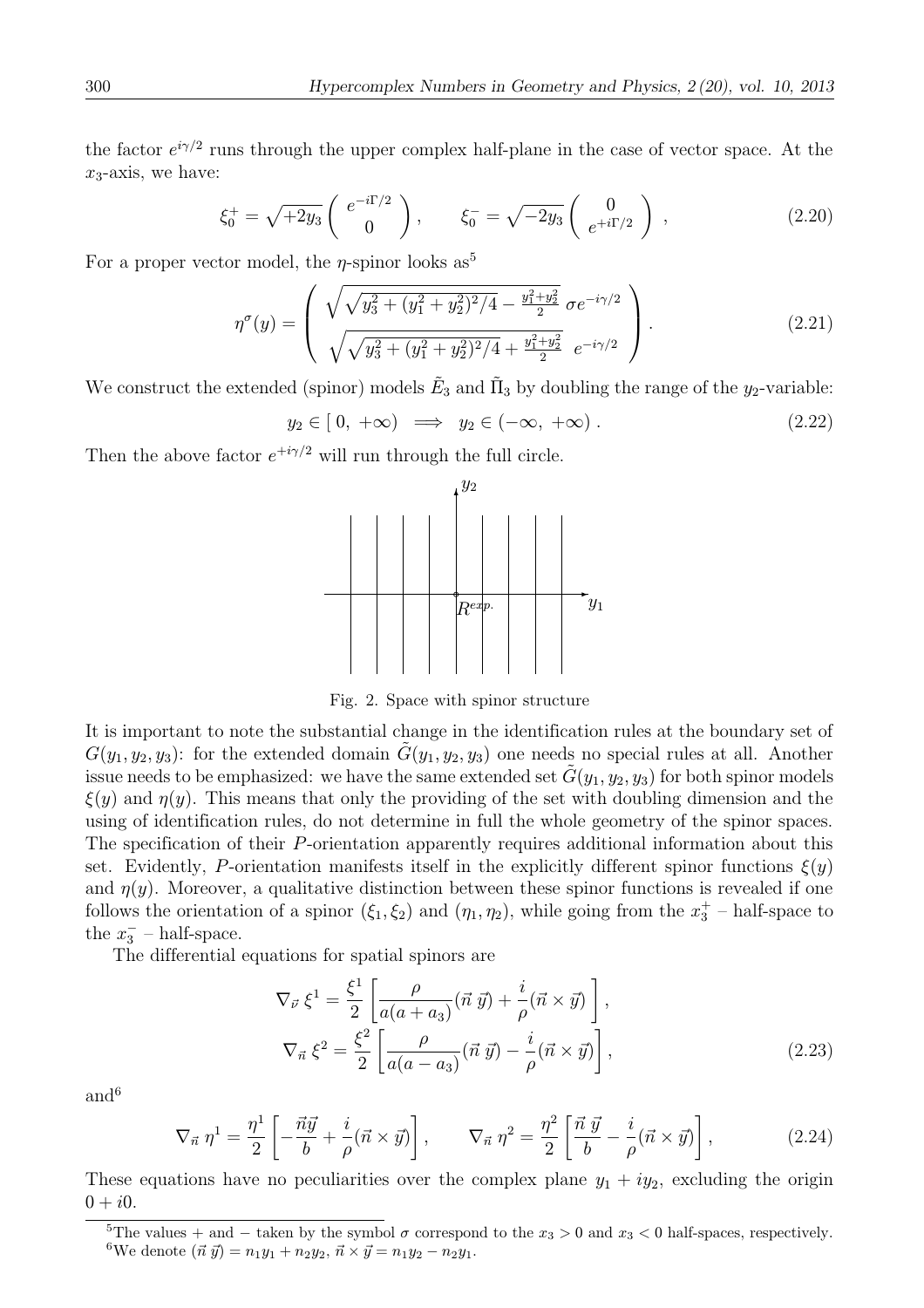## 2.9. The spinors  $\xi$  and  $\eta$  in parabolic coordinates

We shall further describe the spinor approach relative to the well-known parabolic coordinates

$$
x_1 = y_1 y_2 \cos y_3, \quad x_2 = y_1 y_2 \sin y_3,
$$
  
\n
$$
x_3 = \frac{y_1^2 - y_2^2}{2}, \quad y_1, y_2 \in [0, +\infty), \quad y_3 \in [0, 2\pi]
$$
\n(2.25)

The spatial spinor  $\eta$  of the proper vector model is given by

$$
\eta^+(y) = \frac{1}{\sqrt{2}} \begin{pmatrix} (y_1 - y_2) & e^{-iy_3/2} \\ (y_1 + y_2) & e^{+iy_3/2} \end{pmatrix}, \quad \eta^-(y) = \frac{1}{\sqrt{2}} \begin{pmatrix} (y_2 - y_1) & (-e^{-iy_3/2}) \\ (y_2 + y_1) & e^{+iy_3/2} \end{pmatrix}.
$$
 (2.26)

As for the pseudo-vector model  $\Pi_3,$  we have

$$
\xi = \left(\begin{array}{c} y_1 e^{-iy_3/2} \\ y_2 e^{+iy_3/2} \end{array}\right), \ \xi = \left(\begin{array}{c} Ne^{-i\gamma/2} \\ Me^{+i\gamma/2} \end{array}\right), \ y_1 = N, y_2 = M, y_3 = \gamma. \tag{2.27}
$$

We double the above domain  $G(y) \Longrightarrow \tilde{G}(y)(y_3 \in [-2\pi, +2\pi],$ 



Fig. 3. Parabolic coordinates / vector space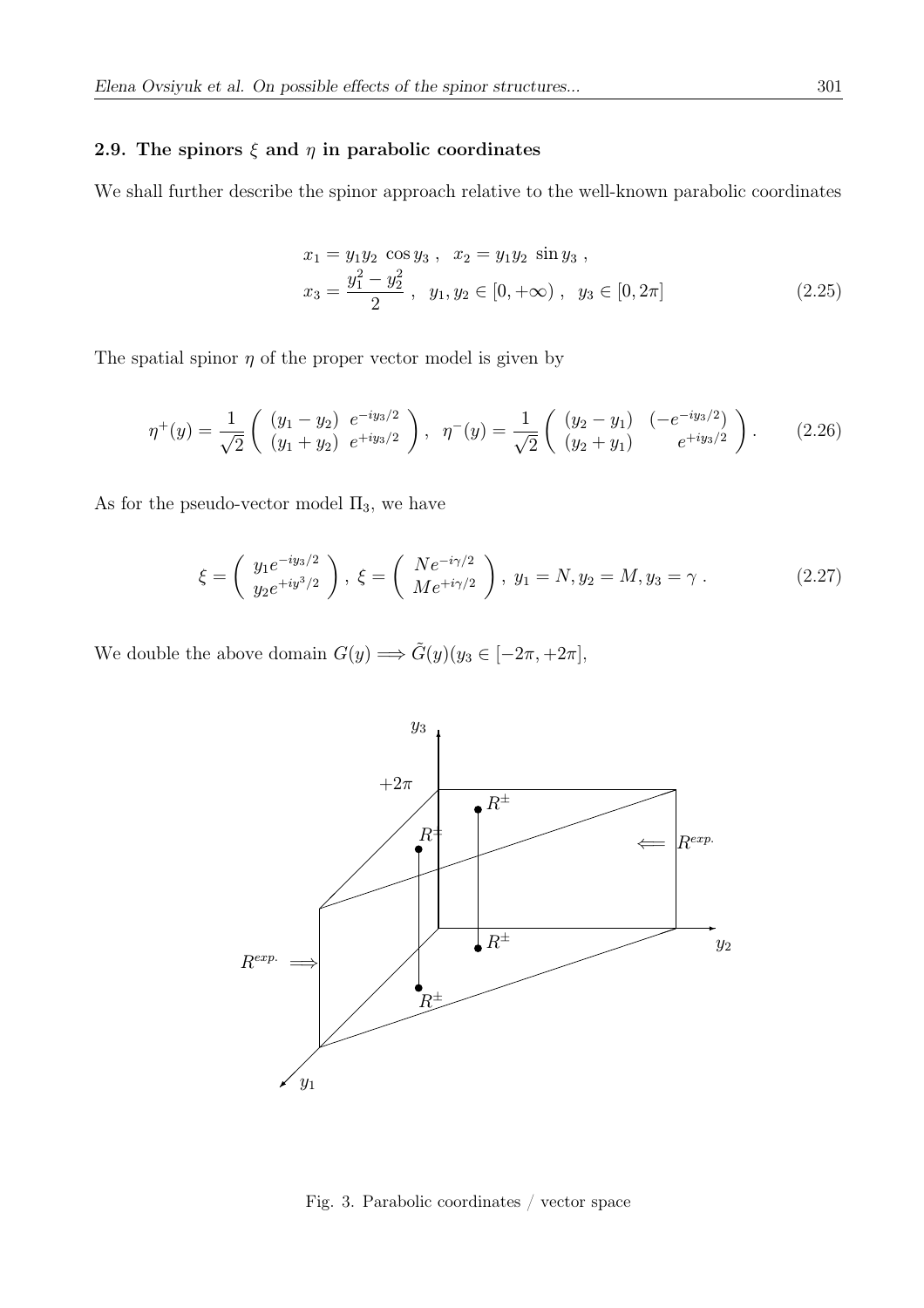

Fig. 4. Parabolic coordinates / spinor space

Instead of the domain  $\tilde{G}(y)$  described below



Fig. 5. Domain parameterizing the spinor space

one can use



Fig. 6. Alternative domain to parameterize the spinor space

Actually, various domains  $\tilde{G}(y)$  are acceptable for the correct parametrization of spinor spaces, and one may choose any of them.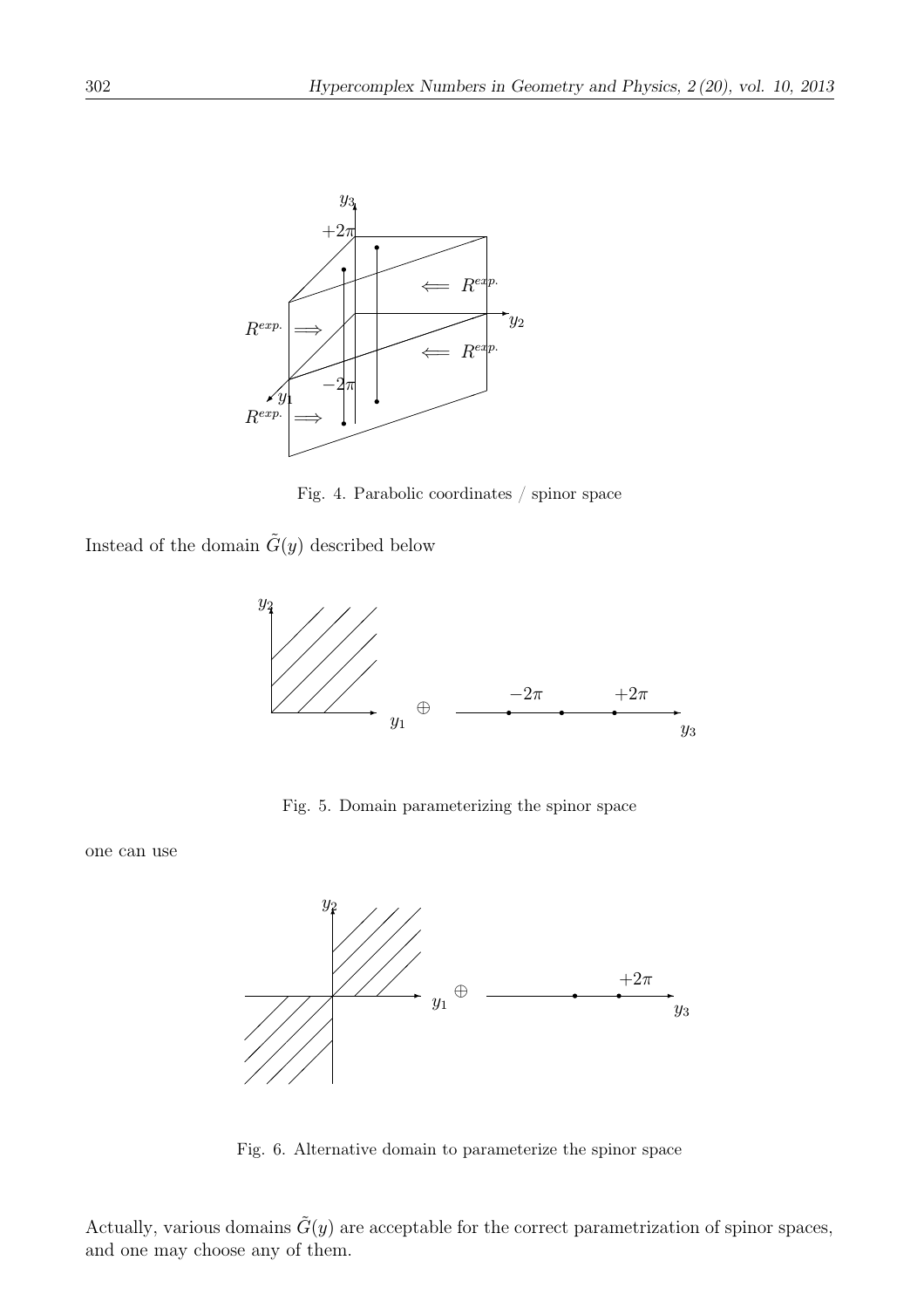#### 2.10. Spatial spinors in spherical coordinates

We consider the system of spherical coordinates

$$
x_1 = y_1 \sin y_2 \cos y_3, \qquad x_2 = y_1 \sin y_2 \sin y_3, \qquad x_3 = y_1 \cos y_2 ,
$$
  
\n
$$
y_1 \in [0, +\infty), y_2 \in [0, +\pi], y_3 \in [0, +2\pi].
$$
 (2.28)

A spinor  $\eta(y)$  of the pseudo-vector model  $\Pi_3$  is given by

$$
\xi = \left(\begin{array}{c} \sqrt{y_1(1+\cos y_2)} \ e^{-iy_3/2} \\ \sqrt{y_1(1-\cos y_2)} \ e^{+iy_3/2} \end{array}\right). \tag{2.29}
$$

In turn, a spinor  $\eta(y)$  of the proper vector model  $E_3$  is defined according to

$$
\eta = \left(\begin{array}{cc} \sqrt{y_1(1-\sin y_2)} & (\sigma e^{-iy_3/2}) \\ \sqrt{y_1(1+\sin y_2)} & e^{+iy_3/2} \end{array}\right) , \qquad (2.30)
$$

The discontinuity properties of these spinors may be characterized by the diagram



Fig. 7. Spherical coordinate / vector space

Evidently, the transition to extended models can be performed by formal doubling the range of angle variable  $y_3$ <sup>7</sup>

$$
\tilde{G}(r,\theta,\phi) = \{ r \in [0,+\infty) , \ \theta \in [0,+\pi], \phi \in [-2\pi, +2\pi] \} .
$$

There are possible some alternative variants for the extended domain  $\tilde{G}$ , which can be used for covering spinor spaces. For instance, the most natural and symmetrical manner to do this, is to extend the range of radial variable:

$$
\tilde{G}'(r,\theta,\phi) = \{ r \in (-\infty, +\infty) , \ \theta \in [0, +\pi], \phi \in [-\pi, -\pi] \}.
$$
\n
$$
\xi(r,\theta,\phi) = \begin{pmatrix}\n\sqrt{1 + \cos\theta} & (\sqrt{r}e^{i\phi})^* \\
\sqrt{1 - \cos\theta} & (\sqrt{r}e^{i\phi})\n\end{pmatrix}.
$$
\n
$$
\phi \downarrow_{+\pi}
$$
\nA\n
$$
\sigma
$$



<sup>&</sup>lt;sup>7</sup>In the following we will use the more common notation  $y_1 = r, y_2 = \theta, y_3 = \phi$ )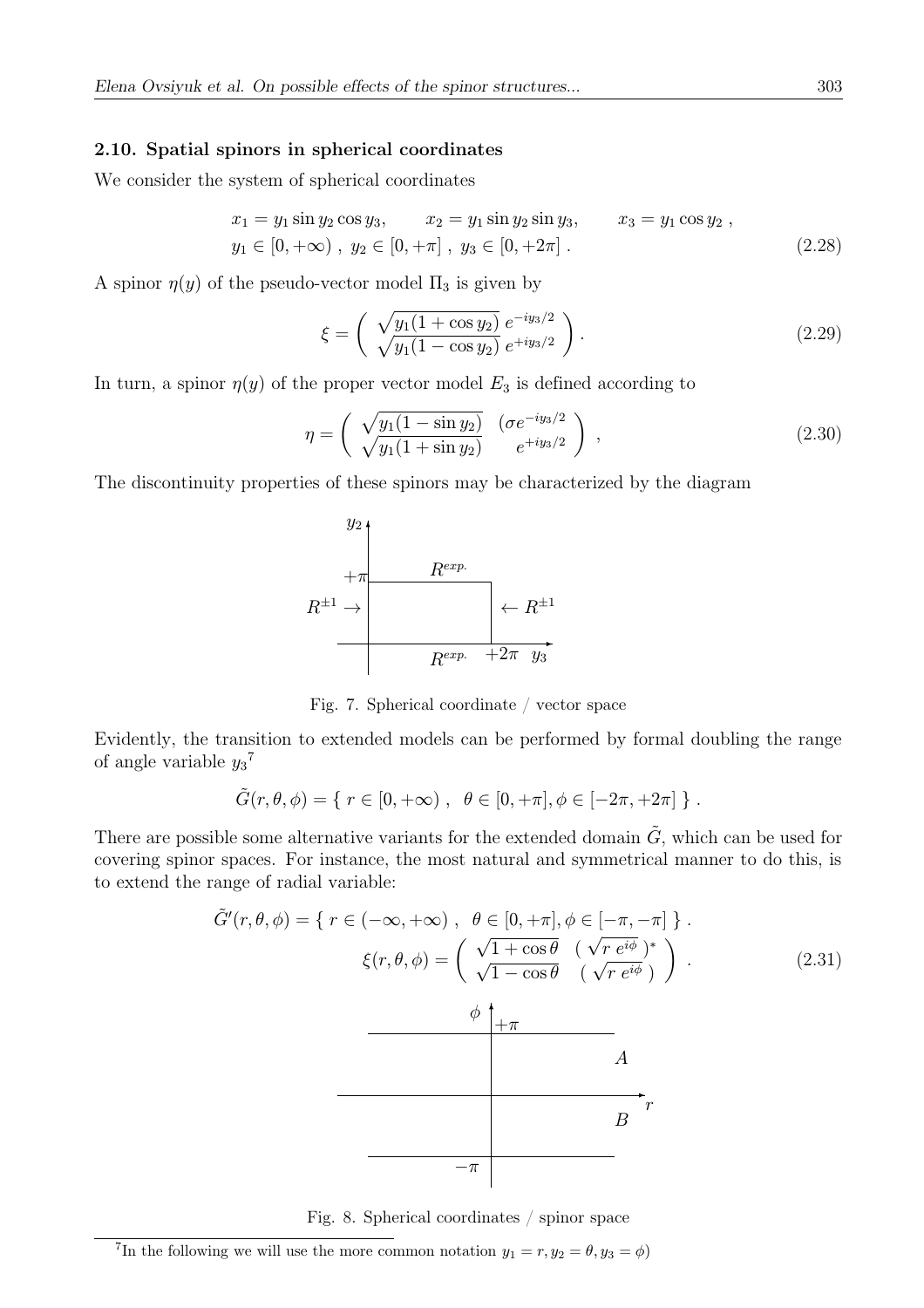## 2.11. Conclusion

The results obtained for the 3-space with  $(x, y, z)$  coordinates may be extended to Minkowski 4-space with coordinates  $(t, x, y, z)$ . Mathematically, this means to use the relativistic  $SL(2, \mathbb{C})$ spinors instead of non-relativistic  $SU(2)$  spinors. The domains of curvilinear coordinates associated to spinor spaces can be used in order to examine possible quantum mechanical manifestation of the spinor structure, both in non-relativistic and relativistic theories. To this end, one should specially examine the analytical properties of the known solutions of the Schrödinger and Dirac equations in various coordinates.

# 3 Space with spinor structure and analytical properties of the solutions of the Klein–Fock–Gordon equation in cylindric parabolic coordinates

## 3.1. Parabolic cylindrical coordinates

Let us start with the cylindric parabolic coordinates

$$
x = (u2 - v2)/2 , \t y = u v , \t z = z.
$$
\t(3.1)

In order to cover the vector space  $(x, y, z)$ , it suffices to make a choice out of the four possibilities:

$$
v = +\sqrt{-x + \sqrt{x^2 + y^2}}, \qquad u = \pm \sqrt{+x + \sqrt{x^2 + y^2}},
$$
  
\n
$$
v = -\sqrt{-x + \sqrt{x^2 + y^2}}, \qquad u = \pm \sqrt{+x + \sqrt{x^2 + y^2}},
$$
  
\n
$$
v = \pm \sqrt{-x + \sqrt{x^2 + y^2}}, \qquad u = +\sqrt{+x + \sqrt{x^2 + y^2}},
$$
  
\n
$$
v = \pm \sqrt{-x + \sqrt{x^2 + y^2}}, \qquad u = -\sqrt{+x + \sqrt{x^2 + y^2}}.
$$
  
\n(3.2)

For definiteness, let us use the first variant from the above:

$$
v = +\sqrt{-x + \sqrt{x^2 + y^2}} \,, \qquad u = \pm \sqrt{+x + \sqrt{x^2 + y^2}} \,. \tag{3.3}
$$

which is illustrated in Figure 9.



Fig. 9. The domain  $G(u, v)$  used to parameterize the vector model

The correspondence between the points  $(x, y)$  and  $(u, v)$  can be illustrated by the following formulas and Figure 10:

$$
u = k \cos \phi , \qquad v = k \sin \phi , \qquad \phi \in [0, \pi];
$$
  

$$
x = (k^2/2) \cos 2\phi , \qquad y = (k^2/2) \sin 2\phi , \qquad 2\phi \in [0, 2\pi].
$$
 (3.4)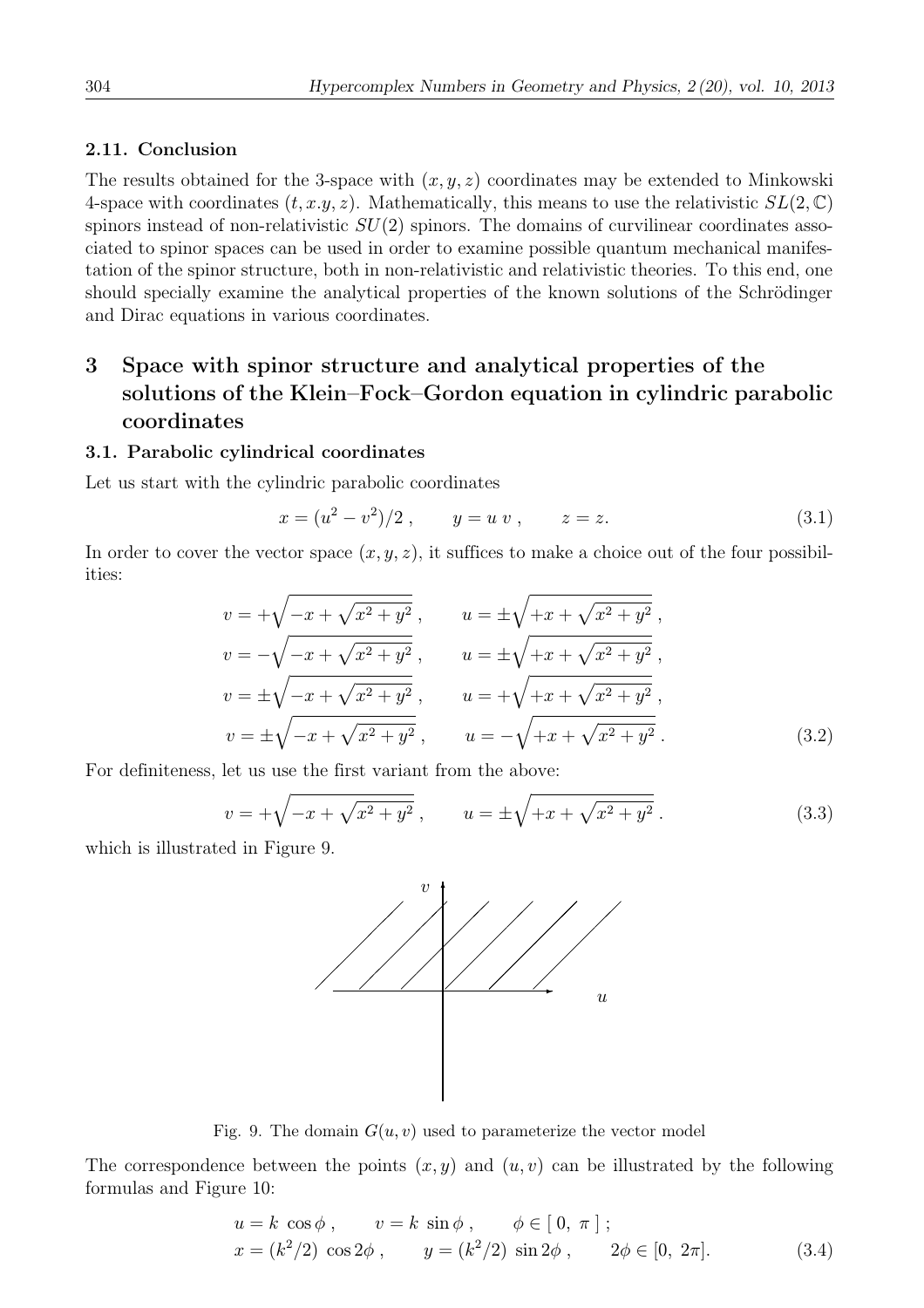

Fig. 10. The mapping  $G(x, y) \Longrightarrow G(u, v)$ ; identification rules

When turning to the case of spinor space, we will see the complete symmetry between the coordinates u and v; they relate to the Cartesian coordinates of the extended model  $(x, y, z) \oplus$  $(x', y', z')$  through the formulas

$$
v = \pm \sqrt{-x + \sqrt{x^2 + y^2}} \,, \qquad u = \pm \sqrt{+x + \sqrt{x^2 + y^2}} \,, \tag{3.5}
$$

illustrated by Figure 11:



Fig. 11.  $\tilde{G}(u, v)$  covering the spinor space

The metric of space-time in parabolic cylindrical coordinates has the form

$$
dS2 = c2dt2 - (u2 + v2)(du2 + dv2) - dz2.
$$
 (3.6)

## 3.1 3.2. Solutions of the Klein–Fock–Gordon equation and functions on the parabolic cylinder

Let us consider the KFG equation

$$
\left[ -\frac{1}{c^2} \frac{\partial^2}{\partial t^2} + \frac{\partial^2}{\partial z^2} + \frac{1}{u^2 + v^2} \left( \frac{\partial^2}{\partial u^2} + \frac{\partial^2}{\partial v^2} \right) - \frac{m^2 c^2}{\hbar^2} \right] \Psi = 0.
$$
 (3.7)

After separating the variables by the substitution

$$
\Psi(t, u, v, \phi) = e^{-i\epsilon t/\hbar} e^{ipz/\hbar} U(u) V(v),
$$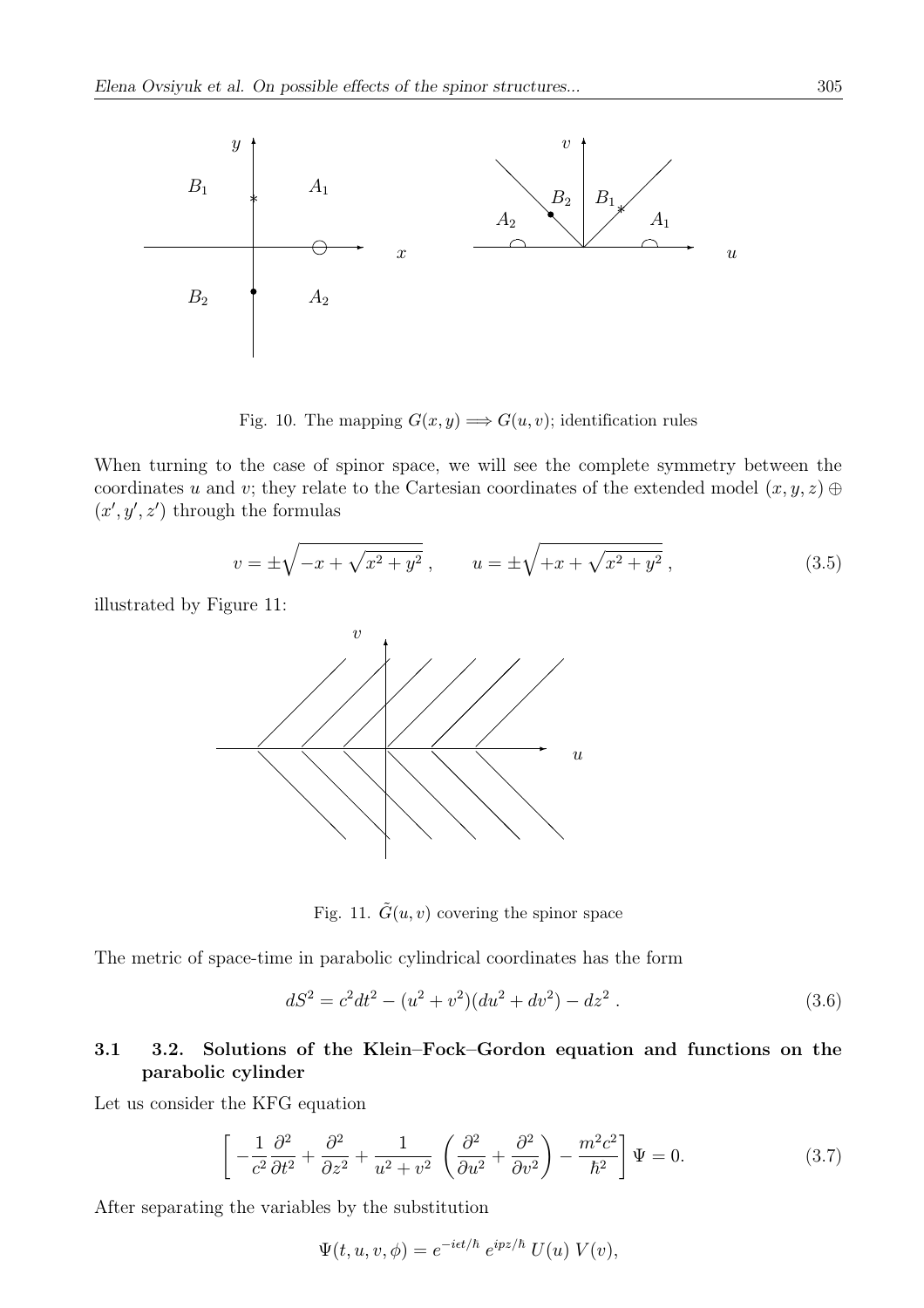one gets

$$
\left[ \frac{1}{U} \frac{d^2 U}{du^2} + \left( \frac{\epsilon^2}{\hbar^2 c^2} - \frac{m^2 c^2}{\hbar^2} - \frac{p^2}{\hbar^2} \right) u^2 \right] + \n+ \left[ \frac{1}{V} \frac{d^2 V}{dv^2} + \left( \frac{\epsilon^2}{\hbar^2 c^2} - \frac{m^2 c^2}{\hbar^2} - \frac{p^2}{\hbar^2} \right) v^2 \right] = 0.
$$
\n(3.8)

In the following, we shall use the notation

$$
\lambda^2 = \left(\frac{\epsilon^2}{\hbar^2 c^2} - \frac{m^2 c^2}{\hbar^2} - \frac{p^2}{\hbar^2}\right) , \qquad [\lambda] = \frac{1}{\text{meter}} . \tag{3.9}
$$

By introducing two separation constants, a and b  $(a + b = 0)$ , we can derive from (3.8) two distinct equations:

$$
\frac{d^2U}{du^2} + (\lambda^2 u^2 - a) U = 0 , \qquad \frac{d^2V}{dv^2} + (\lambda^2 v^2 - b) V = 0 . \qquad (3.10)
$$

The transition in equations (3.10) to the canonical form is obtained by using dimensionless variables:

$$
\sqrt{2\lambda} u \rightarrow u, \frac{a}{2\lambda} \rightarrow a, \sqrt{2\lambda} v \rightarrow v, \frac{b}{2\lambda} \rightarrow b. \tag{3.11}
$$

The equations (3.10) will take the form:

$$
\frac{d^2U}{du^2} + \left(\frac{u^2}{4} - a\right)U = 0, \qquad \frac{d^2V}{dv^2} + \left(\frac{v^2}{4} + a\right)V = 0.
$$
 (3.12)

The solutions of these similar equations can be found as series:

$$
F(\xi) = c_0 + c_1 \xi + c_2 \xi^2 + \sum_{k=1,2,...} c_{2k+1} \xi^{2k+1} + \sum_{k=1,2,...} c_{2k+2} \xi^{2k+2};
$$
\n(3.13)

we note that in (3.13) the terms of even and odd powers of  $\xi$  are distinguished.

After tedious calculation, one derives two independent groups of recurrent relations:

for even powers

$$
\xi^{0}: \qquad 2 c_{2} - \alpha c_{0} = 0 ,
$$
  

$$
\xi^{2}: \qquad c_{4} 4 \times 3 + \frac{c_{0}}{4} - \alpha c_{2} = 0 ,
$$
  

$$
\xi^{4}: \qquad c_{6} 6 \times 5 + \frac{c_{2}}{4} - \alpha c_{4} = 0 ,
$$
  

$$
n = 3, 4, ..., \xi^{2n}: \qquad c_{2n+2}(2n+2)(2n+1) + \frac{1}{4} c_{2n-2} - \alpha c_{2n} = 0 ;
$$
  
(3.14)

for odd powers

$$
\xi^{1}: \qquad c_{3} 3 \times 2 - \alpha \ c_{1} = 0 ,
$$
  

$$
\xi^{3}: \qquad c_{5} 5 \times 4 + \frac{c_{1}}{4} - \alpha \ c_{3} = 0 ,
$$
  

$$
n = 3, 4, ..., \xi^{2n-1}: \qquad c_{2n+1}(2n+1)(2n) + \frac{1}{4} c_{2n-3} - \alpha \ c_{2n-1} = 0 .
$$
 (3.15)

So one can construct two linearly independent solutions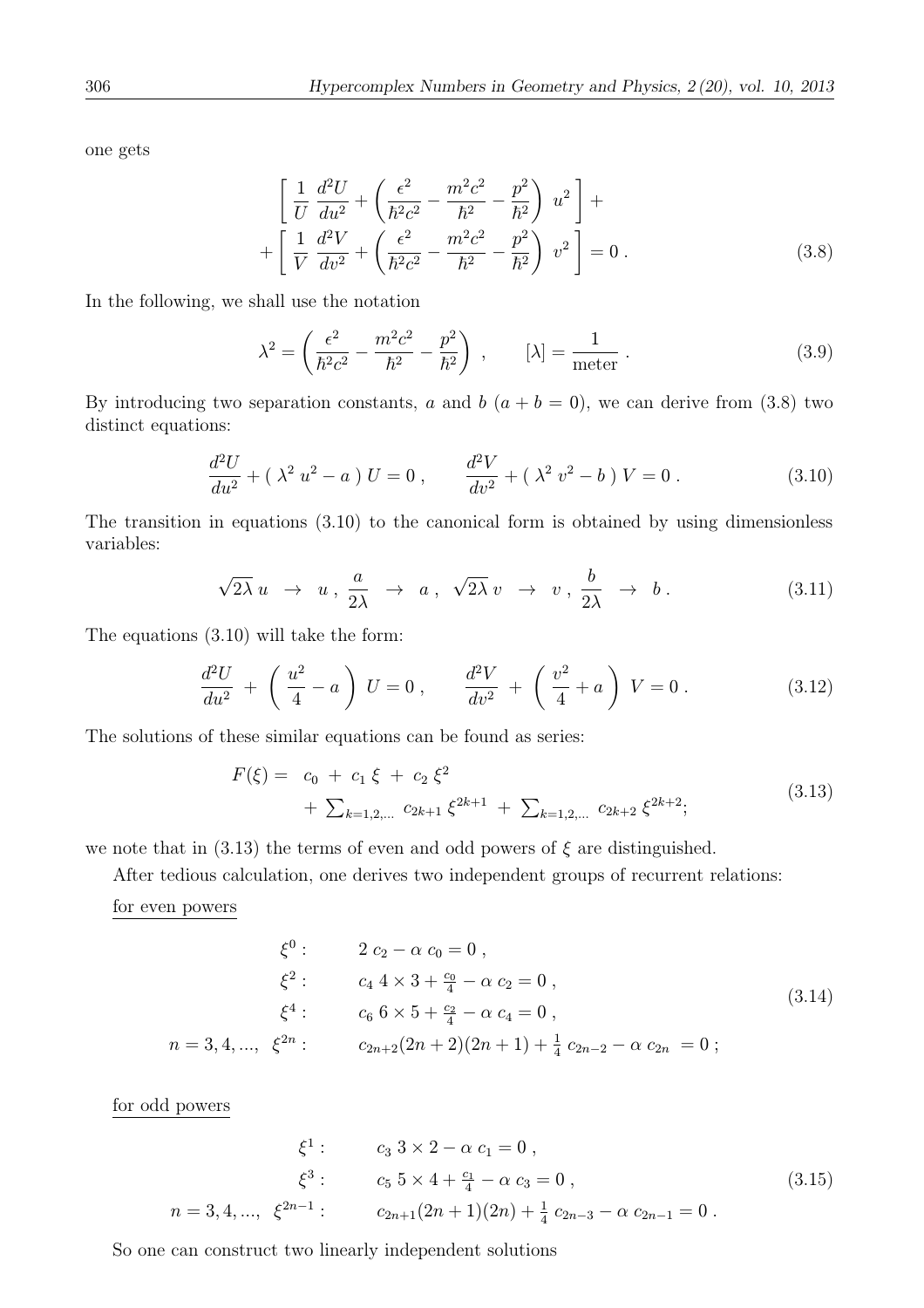even

$$
F_1(\xi^2) = 1 + a_2 \frac{\xi^2}{2!} + a_4 \frac{\xi^4}{4!} + ...,
$$
  
\n
$$
a_2 = \alpha \,, \qquad a_4 = \alpha^2 - \frac{1}{2} \,, \qquad c_6 = \alpha^3 - \frac{7}{2} \alpha \,,
$$
  
\n
$$
n = 3, 4, ... : \qquad a_{2n+2} = \alpha \, a_{2n} - \frac{(2n)(2n-1)}{4} \, a_{2n-2} \, ; \tag{3.16}
$$

odd

$$
F_2(\xi) = \xi + a_3 \frac{\xi^3}{3!} + a_5 \frac{\xi^5}{5!} + \dots,
$$
  
\n
$$
a_3 = \alpha , \qquad a_5 = \alpha^2 - \frac{3}{2},
$$
  
\n
$$
n = 3, 4, \dots: \qquad a_{2n+1} = \alpha \ a_{2n-1} - \frac{(2n-1)(2n-2)}{4} \ a_{2n-3}.
$$
\n(3.17)

#### 3.3. The basis wave functions. Manifestation of vector and spinor space structures

Having combined the two previous solutions  $F_1$  and  $F_2$ , we can obtain four types of wave functions<sup>8</sup>

$$
(\text{even } \otimes \text{ even}) : \Phi_{++} = E(a, u^2) E(-a, v^2),
$$
  
\n
$$
(\text{odd } \otimes \text{ odd}) : \Phi_{--} = O(a, u) O(-a, v) ,
$$
  
\n
$$
(\text{even } \otimes \text{ odd}) : \Phi_{+-} = E(a, u^2) O(-a, v) ,
$$
  
\n
$$
(\text{odd } \otimes \text{ even}) : \Phi_{-+} = O(a, u) E(-a, v^2) .
$$
  
\n
$$
(3.18)
$$

Note the behavior of the constructed wave functions:

$$
\Phi_{++}(x = 0, y = 0) \neq 0, \qquad \Phi_{--}(x = 0, y = 0) = 0,
$$
  
\n
$$
\Phi_{+-}(x > 0, y = 0) = 0, \qquad \Phi_{-+}(x < 0, y = 0) = 0.
$$
\n(3.19)

Now let us consider which restrictions for the wave functions  $\Psi$  follow from the requirement of single-valuedness. Here two peculiarities of the parametrization are substantial:



Fig. 12. The peculiarities of the parametrization

<sup>&</sup>lt;sup>8</sup>We will change the notation:  $F_1 \Longrightarrow E$ ;  $F_2 \Longrightarrow O$ .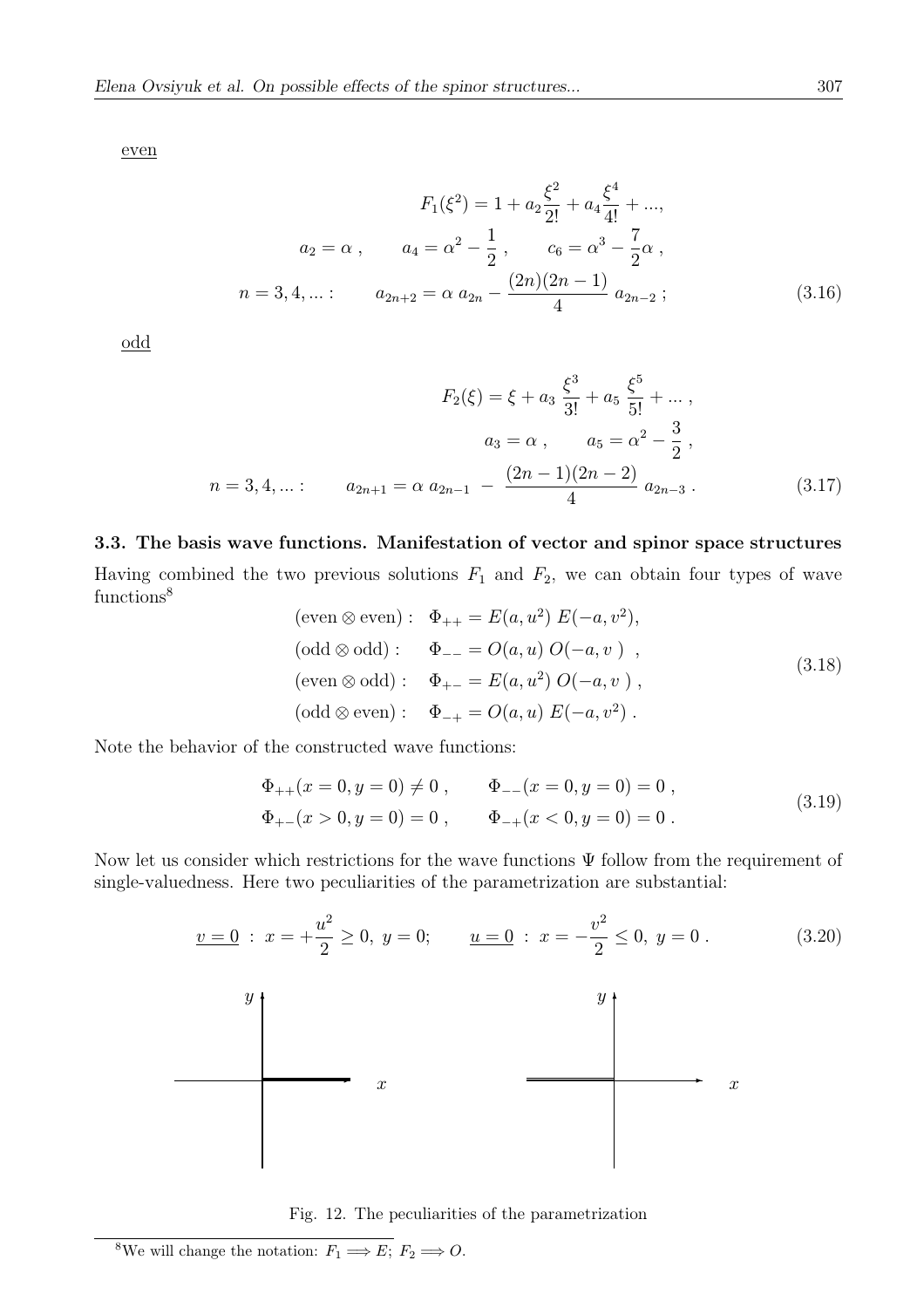Four solutions behave in special peculiar regions, as follows:

$$
\Phi_{++}(a; u = 0, v) = + \Phi_{++}(a; u = 0, -v) , \qquad (3.21)
$$

$$
\Phi_{++}(a; +u, v=0) = + \Phi_{++}a; -u, v=0) , \qquad (3.22)
$$

$$
\Phi_{--}(a; u = 0, +v) = + \Phi_{--}(a; u = 0, -v) = 0 \tag{3.23}
$$

$$
\Phi_{--}(a;u,v=0) = + \Phi_{--}(a;-u,v=0) = 0 , \qquad (3.24)
$$

$$
\Phi_{+-}(a; u = 0, +v) = -\Phi_{+-}(a; u = 0, -v) , \qquad (3.25)
$$

$$
\Phi_{+-}(a;u,v=0) = \Phi_{+-}(a;-u,v=0) = 0 , \qquad (3.26)
$$

$$
\Phi_{-+}(a; u = 0, +v) = \Phi_{-+}(a; u = 0, -v) = 0 , \qquad (3.27)
$$

$$
\Phi_{-+}(a; +u, v = 0) = -\Phi_{-+}(a; -u, v = 0) . \qquad (3.28)
$$

The boundary properties of the constructed wave functions can be illustrated by the following schemes:



Fig 13. Boundary behavior of the wave functions in the  $(x, y)$ -plane

So we conclude that the solutions  $\Psi$  of the types (++) and (--) are single-valued in the space with vector structure, whereas the solutions of the types  $(+-)$  and  $(-+)$  are not single-valued in such a space, so these latter types  $(+-)$  and  $(-+)$  must be discarded. However, these solutions  $((+-)$  and  $(-+))$  must be retained in the space with *spinor* structure.

When using the spinor space model, two sets  $(u, v)$  and  $(-u, -v)$  represent different geometrical points in the spinor space, so the requirement of single valuedness as applied in the case of spinor space does not assume that the values of the wave functions must be equal at the points  $(u, v)$  and  $(-u, -v)$ :

$$
\Phi(u, v) = \Phi(x, y) \neq \Phi(-u, -v) = \Phi(x', y').
$$
\n(3.29)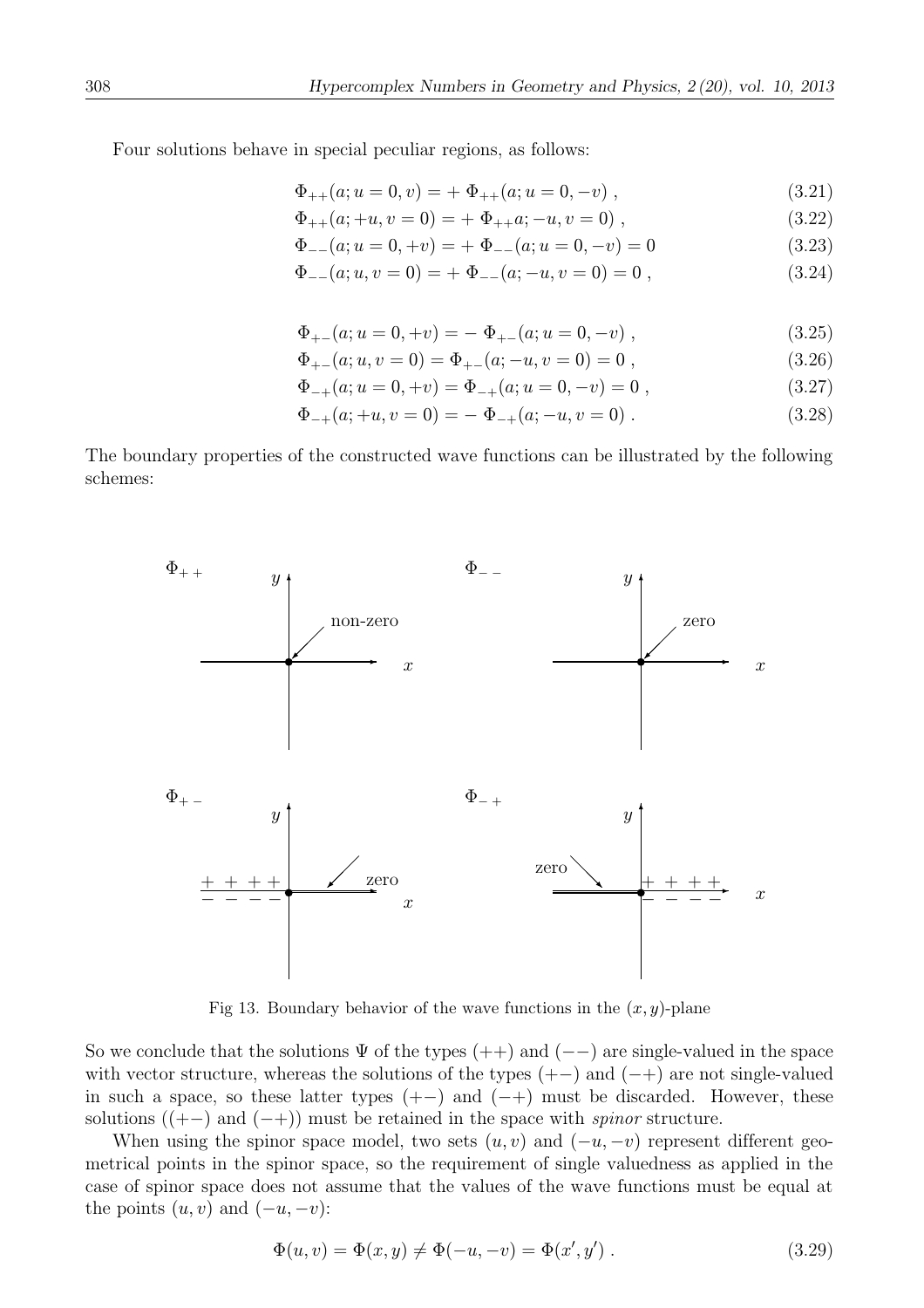The dividing of the basis wave functions into two subsets may be mathematically formalized with the help of the special discrete operator acting in the spinor space:

$$
\hat{\delta} = \begin{pmatrix} -1 & 0 \\ 0 & -1 \end{pmatrix}, \qquad \hat{\delta} \begin{pmatrix} u \\ v \end{pmatrix} = \begin{pmatrix} -u \\ -v \end{pmatrix} . \tag{3.30}
$$

It is easily verified that the solutions which are single-valued in the vector space model are eigenfunctions of  $\delta$  for the eigenvalue  $\delta = +1$ :

$$
\hat{\delta} \ \Phi_{++}(a;u,v) = + \ \Phi_{++}(a;u,v) \ , \tag{3.31}
$$

$$
\hat{\delta} \ \Phi_{--}(a;u,v) = + \ \Phi_{--}(a;u,v) \ , \tag{3.32}
$$

and the additional ones - which are acceptable only in the spinor space model - are eigenfunctions for the eigenvalue  $\delta = -1$ :

$$
\hat{\delta} \ \Phi_{+-}(a;u,v) = - \ \Phi_{+-}(a;u,v) \ , \tag{3.33}
$$

$$
\hat{\delta} \Phi_{-+}(a; u, v) = - \Phi_{-+}(a; u, v) . \qquad (3.34)
$$

## 3.4. The form of a diagonalized operator  $\hat{A}$

Let us find an explicit form of the operator  $\hat{A}$ , introduced above by the equation  $\hat{A}\Psi = a \Psi$ .

In Cartesian coordinates one has the following representation

$$
\hat{A} = x \left( \frac{\partial^2}{\partial x^2} - \frac{\partial^2}{\partial y^2} \right) + 2y \frac{\partial^2}{\partial x \partial y} + \frac{\partial}{\partial x} + x \left( -\frac{\partial^2}{\partial t^2} + \frac{\partial^2}{\partial z^2} - m^2 \right) ;
$$
 (3.35)

which in  $(u, v, z)$ -coordinates has the form

$$
\hat{A} = \frac{1}{2} \left[ \left( \frac{\partial^2}{\partial u^2} - \frac{\partial^2}{\partial v^2} \right) - \left( \frac{\partial^2}{\partial t^2} - \frac{\partial^2}{\partial z^2} + m^2 \right) \left( u^2 - v^2 \right) \right].
$$
\n(3.36)

### 3.5. Orthogonality and completeness of the bases for vector and spinor spaces

Now let us consider the scalar multiplication

$$
\int \Psi_{\mu'}^* \ \Psi_{\mu} \ \sqrt{-g} \ dt dz du dv . \tag{3.37}
$$

of the basic constructed wave functions:

$$
\Psi_{++}(\epsilon, p, a) = e^{i\epsilon t} e^{ipz} \Phi_{++}(a; u, v) , \qquad (3.38)
$$

$$
\Psi_{--}(\epsilon, p, a) = e^{i\epsilon t} e^{ipz} \Phi_{--}(a; u, v) , \qquad (3.39)
$$

$$
\Psi_{+-}(\epsilon, p, a) = e^{i\epsilon t} e^{ipz} \Phi_{+-}(a; u, v) , \qquad (3.40)
$$

$$
\Psi_{-+}(\epsilon, p, a) = e^{i\epsilon t} e^{ipz} \Phi_{-+}(a; u, v) . \tag{3.41}
$$

where  $\mu$  and  $\mu'$  stand for generalized quantum numbers.

First of all, we note some interesting integrals $9$ :

## in vector space

$$
I_0 = \int_0^{+\infty} dv \int_{-\infty}^{+\infty} du \ \Phi_{++}^* \ \Phi_{--} \ (u^2 + v^2), \tag{3.42}
$$

<sup>&</sup>lt;sup>9</sup>The arguments  $(a; u, v)$  are omitted here.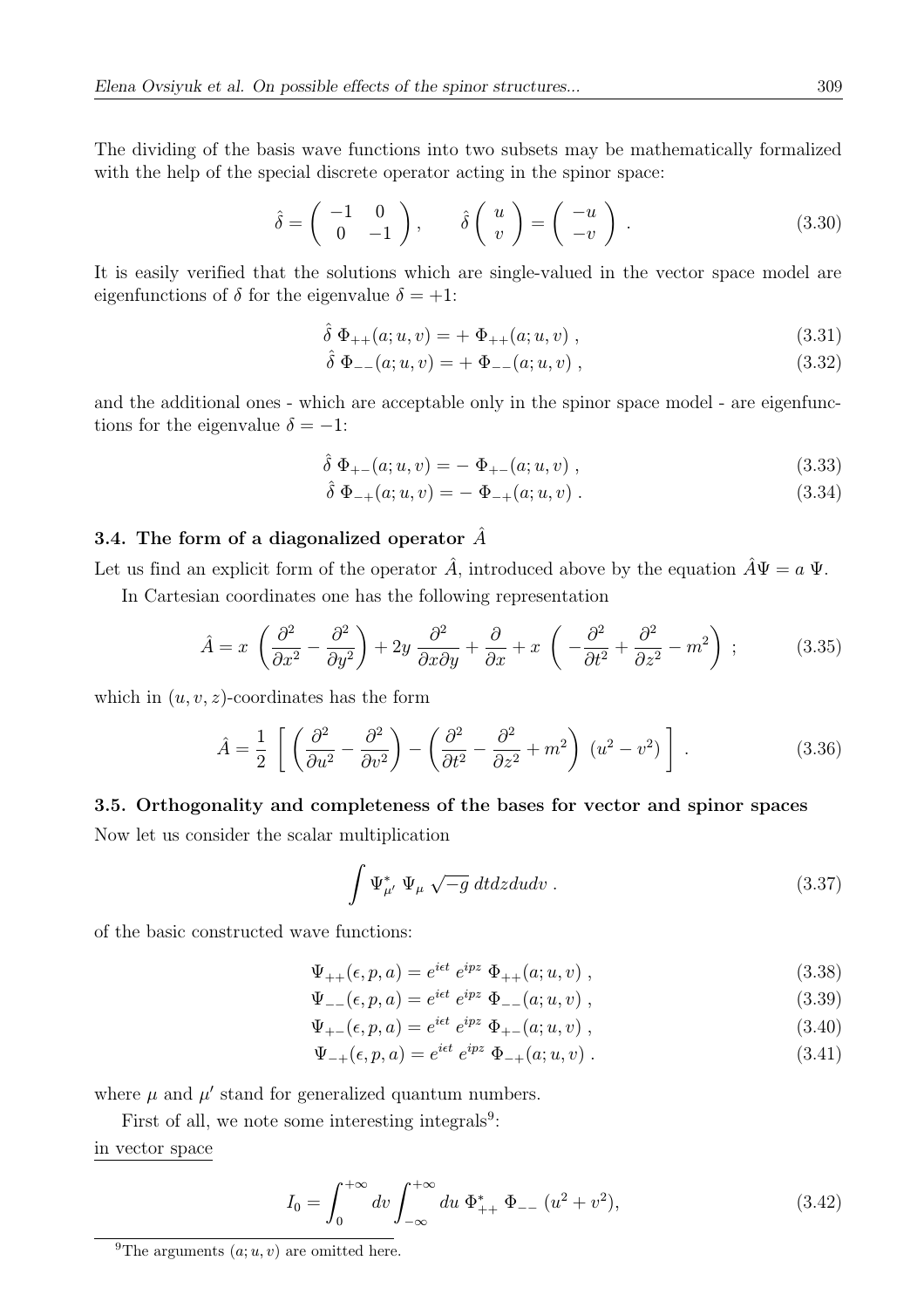in spinor space

$$
I_1 = \int_{-\infty}^{+\infty} dv \int_{-\infty}^{+\infty} du \, \Phi_{++}^* \, \Phi_{--} \left( u^2 + v^2 \right), \tag{3.43}
$$

$$
I_2 = \int_{-\infty}^{+\infty} dv \int_{-\infty}^{+\infty} du \ \Phi_{+-}^* \ \Phi_{-+} \left( u^2 + v^2 \right), \tag{3.44}
$$

$$
I_3 = \int_{-\infty}^{+\infty} dv \int_{-\infty}^{+\infty} du \ \Phi_{++}^* \ \Phi_{+-} \ (u^2 + v^2) \ , \tag{3.45}
$$

$$
I_4 = \int_{-\infty}^{+\infty} dv \int_{-\infty}^{+\infty} du \, \Phi_{++}^* \, \Phi_{-+} \left( u^2 + v^2 \right), \tag{3.46}
$$

$$
I_5 = \int_{-\infty}^{+\infty} dv \int_{-\infty}^{+\infty} du \ \Phi_{--}^* \ \Phi_{+-} \ (u^2 + v^2) \ , \tag{3.47}
$$

$$
I_6 = \int_{-\infty}^{+\infty} dv \int_{-\infty}^{+\infty} du \ \Phi_{--}^* \ \Phi_{-+} \left( u^2 + v^2 \right). \tag{3.48}
$$

All these seven integrals  $I_0$ ,  $I_1...I_6$  are equal to zero, which means that the constructed functions provide us with an orthogonal basis for the Hilbert space  $\Psi(t, z, u, v)$ , where  $(u, v, z)$  belong to the extended (spinor) space model.

#### 3.6. On matrix elements of physical observables, in vector and spinor spaces

The question of principle is to determine in which way the transition from vector to spinor space model can influence the results of calculation of matrix elements for physical quantities. As an example, let us consider matrix elements for operator of coordinates: one may calculate the matrix elements of the basic initial coordinates  $u, v$  or  $x, y$ :

$$
x = \frac{u^2 - v^2}{2}, \ y = uv, \qquad \text{or} \qquad (u, v). \tag{3.49}
$$

Then simple selection rules for the matrix elements can be derived<sup>10</sup>:

in vector space

$$
\begin{array}{ccccccccc}\nx_{\mu',\mu} & ++ & -- & & y_{\mu',\mu} & ++ & --\\
& ++ & \neq 0 & 0 & , & & ++ & 0 & \neq 0\\
& -- & 0 & \neq 0 & & & -- & \neq 0 & 0\n\end{array} \tag{3.50}
$$

in spinor space

$$
\begin{array}{ccccccccc}\nx_{\mu',\mu} & ++ & -- & +- & + & y_{\mu',\mu} & ++ & -- & +- & -+ \\
++ & \neq 0 & 0 & 0 & 0 & + & 0 & \neq 0 & 0 & 0 \\
-- & 0 & \neq 0 & 0 & 0 & -- & \neq 0 & 0 & 0 & 0 \\
+- & 0 & 0 & \neq 0 & 0 & +- & 0 & 0 & 0 & \neq 0 \\
-+ & 0 & 0 & 0 & \neq 0 & -+ & 0 & 0 & \neq 0 & 0\n\end{array} \tag{3.51}
$$

The same, for the coordinates  $u$  and  $v$ , looks like:

 $10$ For simplicity we restrict ourselves only to the degeneracy at the discrete quantum number  $++, --, +-, -+,$  by taking  $\epsilon, p, a$  fixed.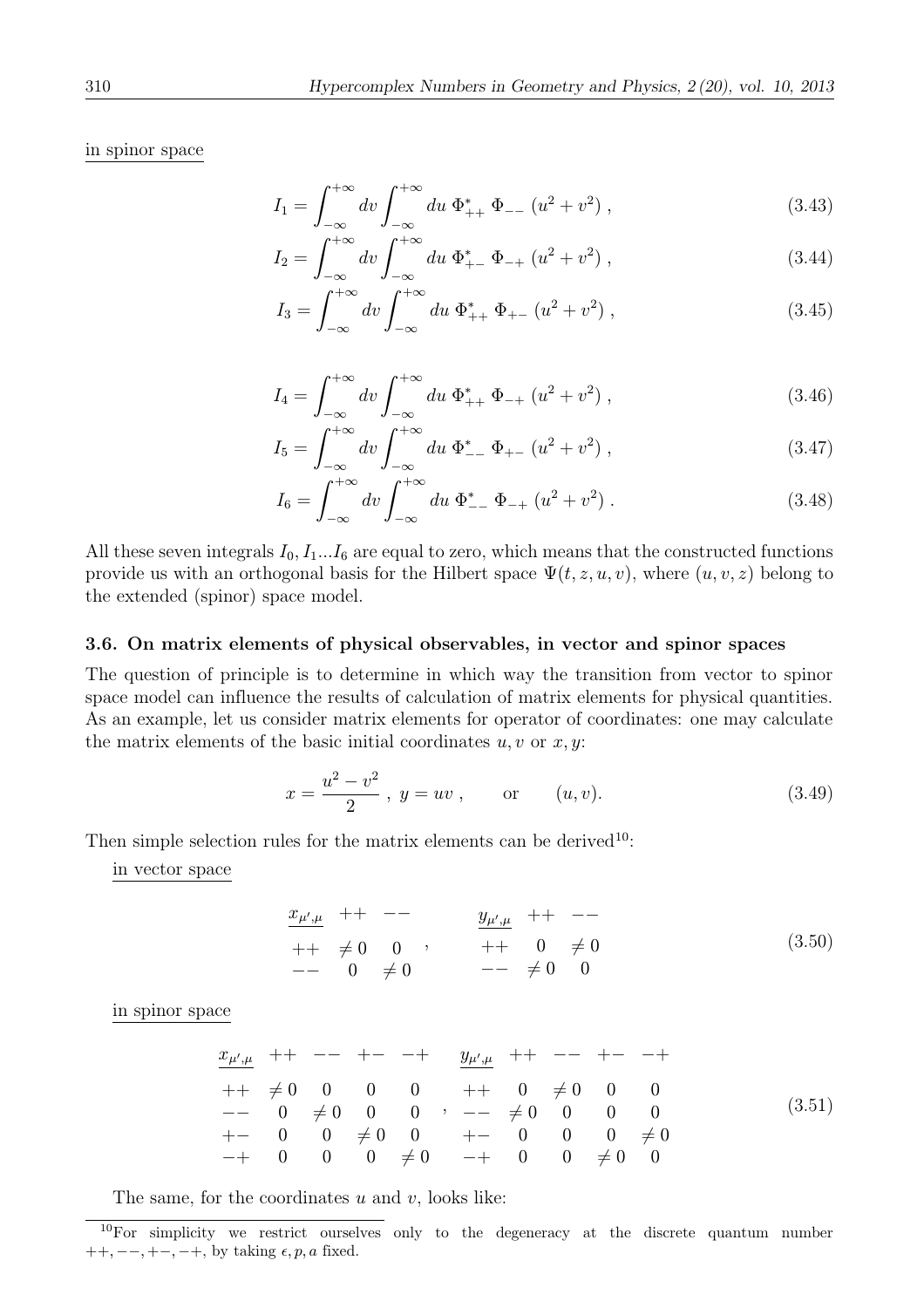in vector space

$$
\begin{array}{ccccccccc}\n u_{\mu',\mu} & + & - & - & & v_{\mu',\mu} & + & - & - \\
 + & 0 & \neq 0 & , & & + & \neq 0 & 0 & & \\
 & - & \neq 0 & 0 & & & - & 0 & \neq 0 & & \\
\end{array}
$$
\n(3.52)

in spinor space

$$
\begin{array}{ccccccccc}\nu_{\mu',\mu}&++&-&-&-&-&-&\cdots&\cdots&\cdots&\cdots&+&-&-&-&+\\
\hline\n++&0&0&0&\neq0&++&0&0&\neq0&0\\
--&0&0&\neq0&0&-&-&0&0&0&\neq0\\
+-&0&\neq0&0&0&+-&\neq0&0&0\\
-+&\neq0&0&0&0&-+&0&\neq0&0&0\n\end{array} \tag{3.53}
$$

#### 3.7. Schrödinger equation

The study of the analytical properties of the Klein-Fock-Gordon wave solutions in vector and spinor space models is still applicable, with slight changes, to the non-relativistic Schrödinger equation as well:

$$
i\hbar \frac{\partial}{\partial t} \Psi = -\frac{\hbar^2}{2m} \left[ \frac{\partial^2}{\partial z^2} + \frac{1}{u^2 + v^2} \left( \frac{\partial^2}{\partial u^2} + \frac{\partial^2}{\partial v^2} \right) \right] \Psi , \qquad (3.54)
$$

where the substitution for the wave functions is the same

$$
\Psi(t, u, v, z) = e^{-i\epsilon t/\hbar} e^{ipz/\hbar} U(u)V(v) , \qquad (3.55)
$$

and then, the equation for  $U(u)V(v)$  is

$$
\left[\frac{\hbar^2}{2m}\left(\frac{\partial^2}{\partial u^2} + \frac{\partial^2}{\partial v^2}\right) + \left(\epsilon - \frac{p^2}{2m}\right)(u^2 + v^2)\right]U(u)V(v) = 0.
$$
\n(3.56)

#### 3.8. Results

We shall further infer several quantum mechanical consequences while changing the vector geometrical model of the physical space to the spinor one.

The extension procedure is performed in cylindrical parabolic coordinates,  $G(t, u, v, z) \Longrightarrow$  $G(t, u, v, z)$ . This is done through expansion twice as much of the domain G, so that instead of the half plane  $(u, v > 0)$  now the entire plane  $(u, v)$  should be used, accompanied with new identification rules for the boundary points. In the Cartesian picture, this procedure corresponds to taking the two-sheet surface  $(x', y') \oplus (x'', y'')$  instead of the one-sheet surface  $(x, y)$ .

The solutions of the Klein–Fock–Gordon and Schrödinger equations  $\Psi_{\epsilon,p,\,a}$  $e^{i\epsilon t}e^{ipz}U_a(u)V_a(v)$  are constructed in terms of parabolic cylindric functions<sup>11</sup>. Given the quantum numbers  $\epsilon, p, a$ , four types of solutions are possible:  $\Psi_{++}, \Psi_{--}$ ;  $\Psi_{+-}, \Psi_{-+}$ .

The first two ones,  $\Psi_{++}$  and  $\Psi_{--}$ , provide us with single-valued functions of the vector space points, whereas the last two,  $\Psi_{+-}$  and  $\Psi_{-+}$ , have discontinuities in the frame of vector spaces, and therefore they must be discarded in this model. All the four types of functions are continuous ones while regarded in the spinor space.

<sup>&</sup>lt;sup>11</sup>We denoted the separating constant by  $a$ .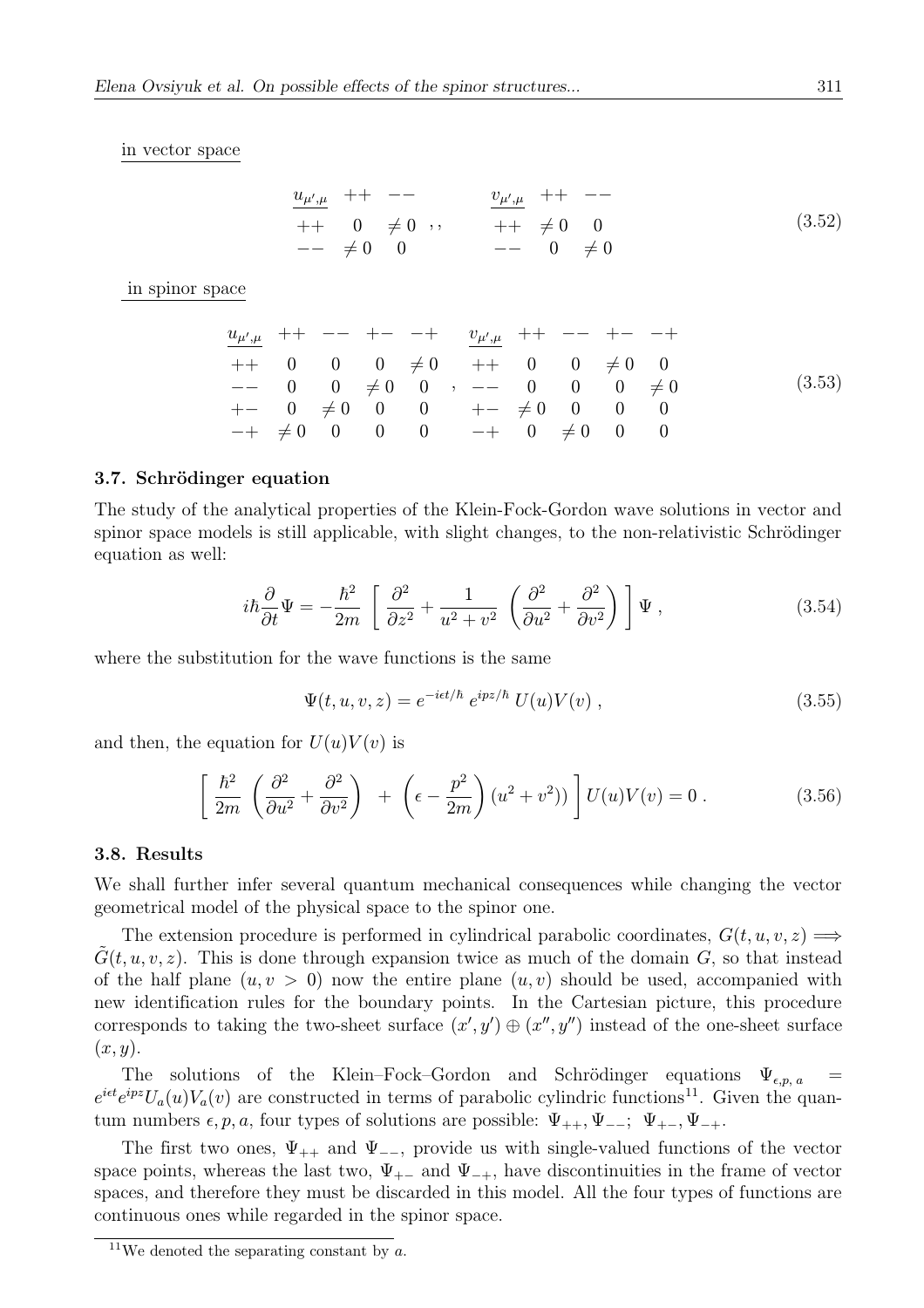It is established that all solutions  $\Psi_{++}, \Psi_{--}, \Psi_{+-}$  and  $\Psi_{-+}$ , are orthogonal to each other, provided that integration is done over the extended domain of parametrization of the spinor space.

Some simple selection rules for matrix elements of the vector and spinor coordinates,  $(x, y)$ and  $(u, v)$ , respectively, are further derived. The selection rules for  $(u, v)$  are substantially different in vector spaces compared to spinor spaces.

## 4 Some relevant topics

In conclusion, within this paper we addressed the following topics: the spinor structure of space models; the relation between the Dirac–Schwinger quantization rule and the superposition principle in quantum mechanics; the manifestation of spinor space structure in classifying the solutions of the Dirac equation and for the matrix elements which are related to physical quantities; spinors in polarization optics; the Jones formalism for completely and partly polarized light; General Relativity and Riemannian space-time models with spinor structure and tetrad (vierbein) formalism.

## Acknowledgment

The present work was developed under the auspices of Grant 1196/2012 - BRFFR-RA No. F12RA-002, within the cooperation framework between Romanian Academy and Belarusian Republican Foundation for Fundamental Research.

The authors wish to thank to the organizers of the joint event *Colloquium on Differential* Geometry, and The IX-th International Conference on Finsler Extensions of Relativity Theory (FERT 2013), held between  $26 - 30$  August 2013 in Debrecen, Hungary. for their worm hospitality. Also, V. Red'kov, O. Veko and V. Balan are thankful to Prof. D. Pavlov for the support provided for the participation in the event FERT 2013.

## References

- [1] Abramowitz M., Stegun I.A. Handbook of Mathematical Functions, Moscow, 1979.
- [2] Aharonov Y., Susskind L. Observability of the sign change of spinors under  $2\pi$  rotations // Phys. Rev., 158, 1967, 1237–1238.
- [3] Bachas C.P., Green M.B. A classical manifestation of the Pauli exlusion principle. hepth/9712187.
- [4] Bernstein H.J. Spin precession during interferometry of fermions and the phase factor associated with rotations through  $2\pi$  radians. *// Phys. Rev. Lett.*, 1967, 1102–1103.
- [5] Biedenharn L.C., Braden H.W., Truini P., H. van Dam Relativistic wave-functions on spinor space  $// J. Phys. A., 21, 1988, 3593-3610.$
- [6] Borchers H.J., Hegerfeldt G.C. The structure of space-time transformations // Commun. Math. Phys., 28, 1972, 259–266.
- [7] Bugajska K. Spinors as fundamental objects  $// J. Math. Phys., 26, 1985, 588–592.$
- [8] Bugajska K. Internal structure of fermions // J. Math. Phys., 26, 1985, 1111–1117.
- [9] Bugajska K. Spinors and space-times // J. Math. Phys., 27, 1986, 853–858.
- [10] Cartan E. Les groups projectifs qui ne laissent invariante aucune multiplicité plane  $//$ Bull. Soc. Math. France, 41, 1913, 53–96.
- [11] Cartan E. La théorie des spineurs. I, II // Actualités Sci. et Ind., 643, 1938; Actualités Sci. et Ind. 701, 1938.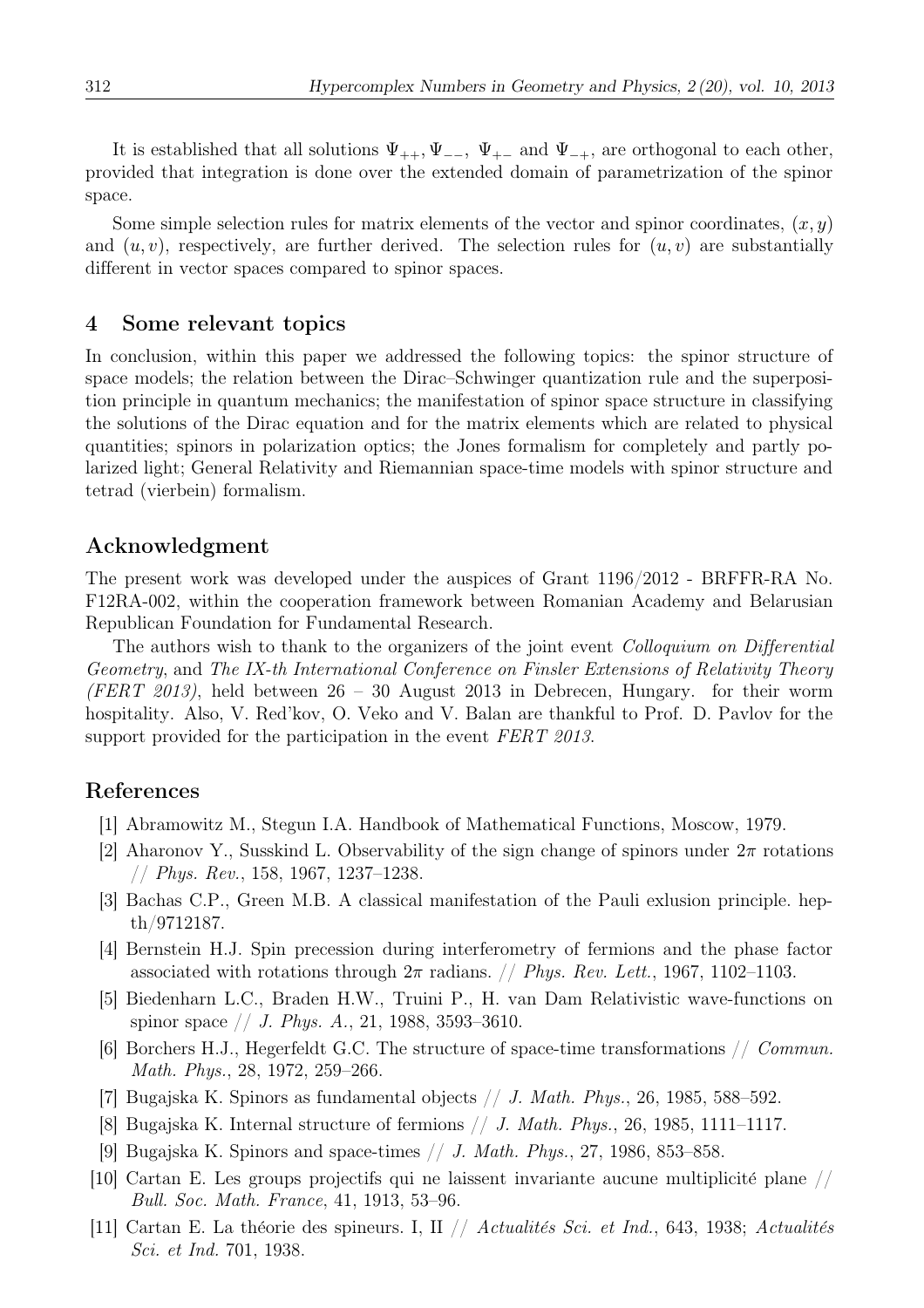- [12] Freund Peter G.O. Spin structures and gauge theory // Lect. Notes Phys., 116, 1979, 308–310.
- [13] Geroch R. Spinor structure of space-time in General Relativity  $// Int. J. Math. Phys., 9,$ 1968, 1739–1744.
- [14] Geroch R. Spinor structure of space-time in General Relativity II // J. Math. Phys., 11, 1970, 343–348.
- [15] Hartung R.W. Pauli principle in Euclidean geometry // Amer. J. Phys., 47, 1979, 900–910.
- [16] Held A., Newman E.T., Posadas R. The Lorentz group and the sphere  $// J. Math. Phys.,$ 11, 1970, 3145–3154.
- [17] Hopf H. Über die Abbildungen der dreidimensionalen Sphäre auf die Kugelfläche // Math. Annalen, 104, 1931, 637–665; Selecta Heinz Hopf, Springer, Berlin, 1964, 38–63.
- [18] Ishikawa H. On differentiation with respect to spinors // Progr. Theor. Phys., 63, 1980, 2145–2147.
- [19] Klein A.G., Opat G.I. Observability of  $2\pi$  rotations: a proposed experiment // Phys. Rev. D., 11, 1975, 523–528.
- [20] Kurdgelaidze D.F. Spinor geometry (in Russian) // Izvestia Vuzov, Fizika, 2, 1977, 7–12.
- [21] Kustaanheimo P., Stiefel E. Perturbation theory of Kepler motion based on spinor regularization // Journ. f. Reine Angew. Math., Berlin, 218, 1965, 204–219.
- [22] Lohe M.A. Spinor representations of the orthogonal groups  $// J. Math. Phys., 14, 1973,$ 1959–1964.
- [23] Milnor J. Spin structure on manifolds // L'Enseignement Math., 9, 1963, 198–203.
- [24] Penrose R. Structure of Space-Time. New York-Amsterdam, W.A. Benjamin Inc., 1968.
- [25] Penrose R., Rindler W. Spinors and Space-Time. Volume I: Two-spinor calculus and relativistic fields. Cambridge University Press, 1984.
- [26] Polubarinov I.V. Quantum mechanics and Hopf bundles // Group Theorethical Methods in Physics, 2, Proc. Intern. Seminar, Zvenogorod, 24-26 November 1982, 3–10.
- [27] Rauch H., Zelinger A., Badurek G. et al. Verification of coherent spinor rotation of fermions  $// Phys. Lett. A., 54, 1975, 425–427.$
- [28] Red'kov V.M. On spinor structure of pseudo-Riemannian space-time and global continuity property for fermion wave functions // Vesti AN BSSR. Ser. fiz.-mat., 3, 1994, 49–55.
- [29] Red'kov V.M. On spinor P-oriented model of a 3-dimensional Euclidean space // Vesti AN BSSR. Ser. fiz.-mat., 3, 1995, 56–62.
- [30] Red'kov V.M. On connection between assumption of spinor geometry and the concept of a fermion intrinsic parity // *Vesti AN BSSR. ser. fiz.-mat.*, 1, 1996, 36–43.
- [31] Red'kov V.M. P-orientation and spacial spinors // Vesti AN BSSR. Ser. fiz.-mat., 2, 2000, 76–80.
- [32] Red'kov V.M. Linear representations of spinor coverings of the Lorentz group and intrinsic space-time parity of a fermion  $//$  Vesti AN BSSR. ser. fiz.-mat., 2, 2003, 70–76.
- [33] Red'kov V.M. Geometry of 3-spaces with spinor structure // Nonlinear Phenomena in Complex Systems, 7, 2004, 2, 106–128.
- [34] Red'kov V.M. Spinor structure of P-oriented space, Kustaanheimo-Stiefel and Hopf bundle – connection between formalisms // Nonlinear Phenomena in Complex Systems, 8, 2005, 3, 222–239.
- [35] Sommers P. Space spinors // J. Math. Phys., 21, 1980, 2567–2571.
- [36] Sternberg S. On the role of field theories in our physical concept of geometry // Lect. Notes Math., 76, 1978, 1–80.